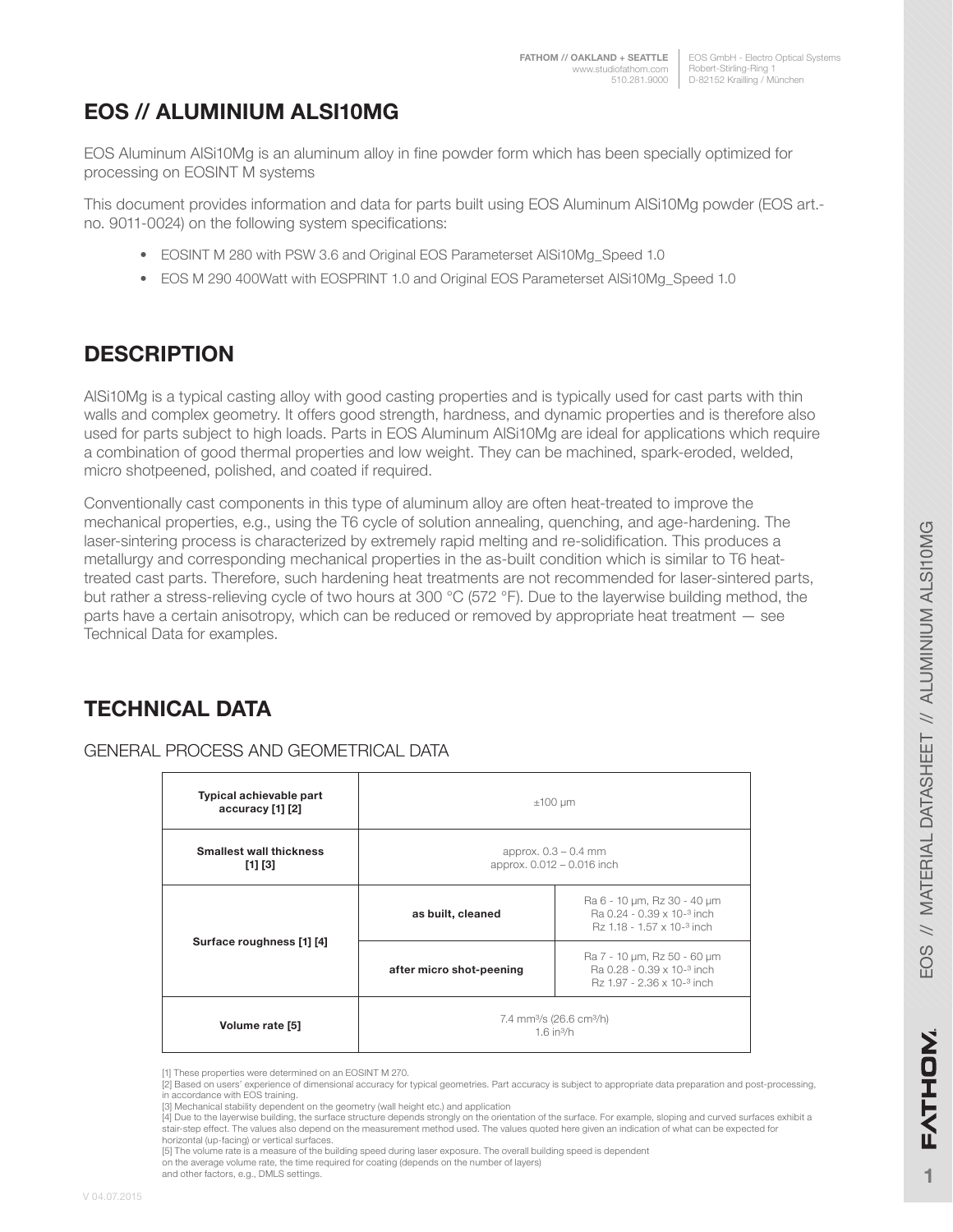**[FATHOM // OAKLAND + SEATTLE](http://studiofathom.com/)** www.studiofathom.com 510.281.9000

EOS GmbH - Electro Optical Systems Robert-Stirling-Ring 1 D-82152 Krailling / München

#### PHYSICAL AND CHEMICAL PROPERTIES OF THE PARTS

| <b>Material composition</b> | Al (balance)<br>Si (9.0 - 11.0 wt-%)<br>Fe $(\leq 0.55 \text{ wt-}%)$<br>$Cu (50.05 wt-%)$<br>Mn ( $\leq 0.45$ wt-%)<br>Mg (0.2 - 0.45 wt-%)<br>Ni ( $\leq 0.05$ wt-%)<br>Zn ( $\leq$ 0.10 wt-%)<br>Pb ( $\leq 0.05$ wt-%)<br>Sn ( $\leq$ . 0.05 wt-%)<br>Ti ( $\leq$ 0.15 wt-%) |
|-----------------------------|----------------------------------------------------------------------------------------------------------------------------------------------------------------------------------------------------------------------------------------------------------------------------------|
| <b>Relative density</b>     | approx. 99.85 %                                                                                                                                                                                                                                                                  |
| <b>Density</b>              | $2.67$ g/cm <sup>3</sup><br>$0.096$ lb/in <sup>3</sup>                                                                                                                                                                                                                           |

#### MECHANICAL PROPERTIES OF THE PARTS

|                                    |                              | As built                               | <b>Heat treated</b><br>[9]                           |
|------------------------------------|------------------------------|----------------------------------------|------------------------------------------------------|
|                                    | in horizontal direction (XY) | $460 \pm 20$ MPa<br>$66.7 \pm 2.9$ ksi | $345 \pm 10$ MPA<br>$50.0 \pm 1.5$ ksi               |
| Tensile strength [6]               | in vertical direction (Z)    | $460 \pm 20$ MPa<br>$66.7 \pm 2.9$ ksi | $350 \pm 10$ MPa<br>$50.8 \pm 1.5$ ksi               |
| Yield strength (Rp                 | in horizontal direction (XY) | $270 \pm 10$ MPa<br>$39.2 \pm 1.5$ ksi | $230 \pm 15$ MPa<br>$33.4 \pm 2.2$ ksi               |
| $0.2 \%$ [6]                       | in vertical direction (Z)    | $240 + 10$ MPa<br>$34.8 \pm 1.5$ ksi   | $230 \pm 15$ MPa<br>$33.4 + 2.2$ ksi                 |
| <b>Modulus of elasticity</b>       | in horizontal direction (XY) | $75 + 10$ GPa<br>$10.9 + 0.7$ Msi      | $70 + 10$ GPa<br>$10.2 + 0.7$ Msi                    |
|                                    | in vertical direction (Z)    | $70 + 10$ GPa<br>$10.2 \pm 0.7$ Msi    | $60 \pm 10$ GPa<br>$8.7 \pm 0.7$ Msi                 |
| <b>Elongation at break</b>         | in horizontal direction (XY) |                                        | $12 \pm 2\%$                                         |
| F61                                | in vertical direction (Z)    | $(6 \pm 2)$ %                          | $11 \pm 2\%$                                         |
| Hardness [7]                       |                              | approx.119 $\pm$ 5 HBW                 |                                                      |
| <b>Fatigue strength</b><br>[1] [8] | in vertical direction (Z)    |                                        | approx. $97 \pm 7$ MPa<br>approx. $14.1 \pm 1.0$ ksi |

(6) Mechanical strength tested as per ISO 6892-1:2009 (B) annex D, proportional specimens, specimen diameter 5 mm, original gauge length 25 mm (1 inch).<br>[7] Hardness test in accordance with Brinell (HBW 2.5/62.5) as per DI

[8] Fatigue test with test frequency of 50 Hz, R = -1, measurement stopped on reaching 5 million cycles without fracture. [9] Stress relieve: anneal for 2 h at 300 °C (572 °F).

[10] These properties were determined on an EOSINT M 280-400W. Test parts from following machine type EOS M 290-400W correspond with these data.

**2**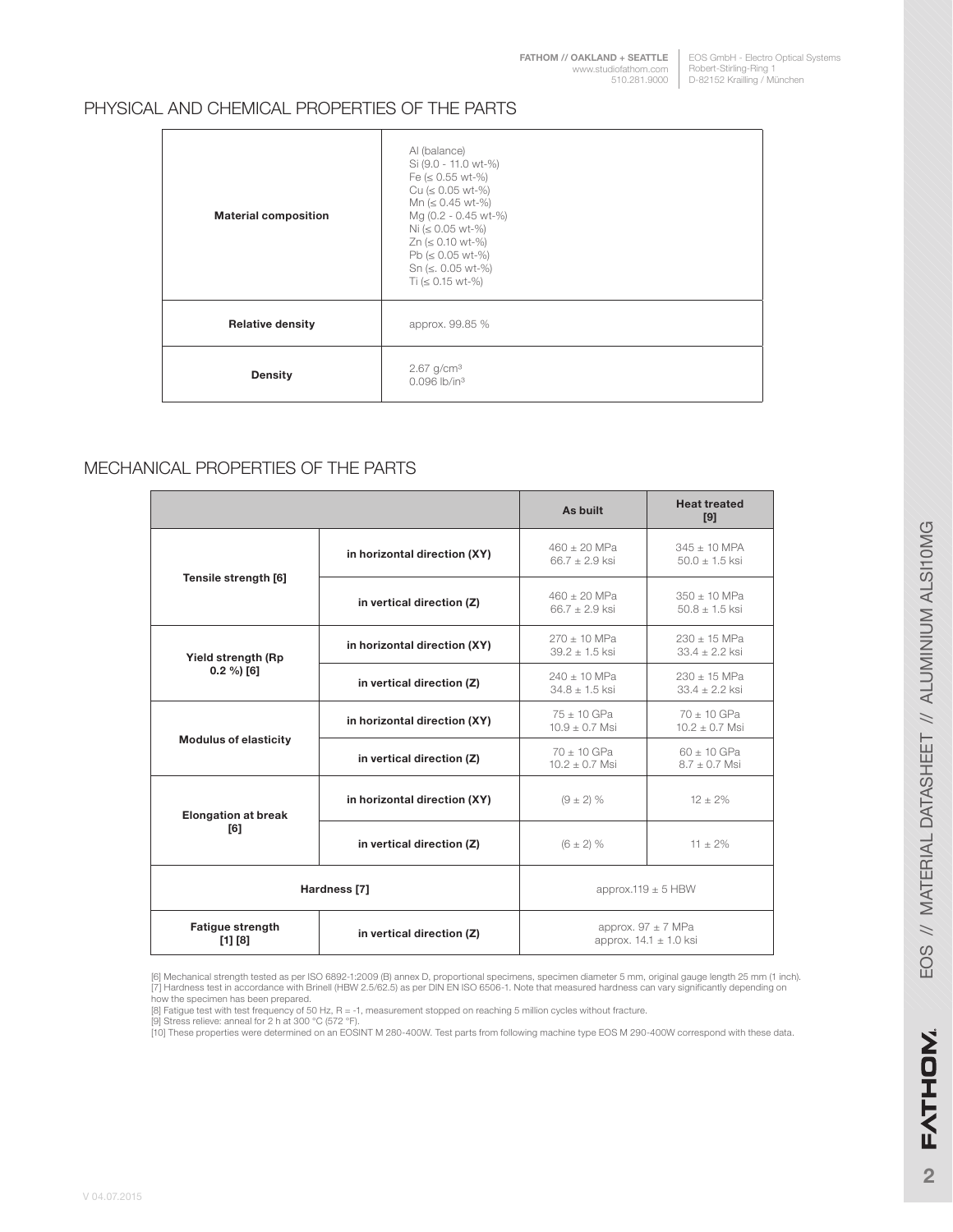#### THERMAL PROPERTIES OF PARTS

|                                                                 | As-built [1]                           | Heat-treated [1] [9]                    |
|-----------------------------------------------------------------|----------------------------------------|-----------------------------------------|
| Thermal conductivity (at 20 °C)<br>in horizontal direction (XY) | approx. $103 \pm 5$ W/m <sup>o</sup> C | approx. $173 \pm 10$ W/m <sup>o</sup> C |
| Thermal conductivity (at 20 °C)<br>in vertical direction (Z)    | approx. $119 \pm 5$ W/m <sup>o</sup> C | approx. $173 \pm 10$ W/m <sup>o</sup> C |
| Specific heat capacity<br>in horizontal direction (XY)          | approx. $920 \pm 50$ J/kg°C            | approx. $890 \pm 50$ J/kg°C             |
| Specific heat capacity<br>in vertical direction (Z)             | approx. $910 \pm 50$ J/kg°C            | approx. $890 \pm 50$ J/kg°C             |

The data are valid for the combinations of powder material, machine and parameter sets referred to on page 1, when used in accordance with the relevant Operating Instructions<br>(including Installation Requirements and Mainte the test procedures used by EOS are available on request.

The data correspond to our knowledge and experience at the time of publication. They do not on their own provide a sufficient basis for designing parts. Neither do they provide any agreement or guarantee about the specific properties of a part or the suitability of a part for a specific application. The producer or the purchaser of a part is responsible for checking<br>the properties and the suitability change without notice as part of EOS' continuous development and improvement processes.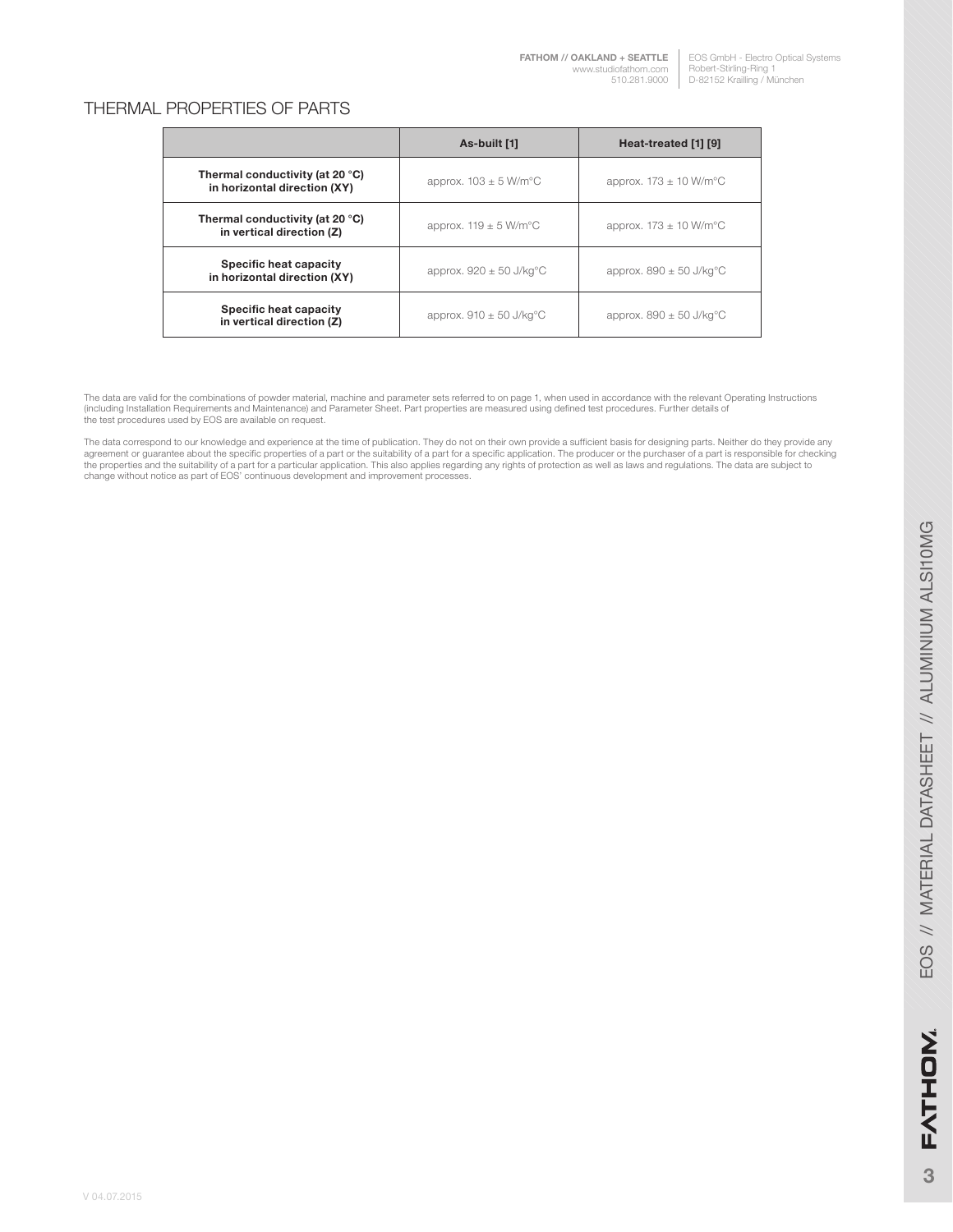EOS GmbH - Electro Optical Systems Robert-Stirling-Ring 1 510.281.9000 | D-82152 Krailling / München

# **EOS // MARAGING STEEL MS1**

EOS Maraging Steel MS1 is a steel powder which has been optimized especially for processing on EOSINT M systems.

This document provides information and data for parts built using EOS Maraging Steel MS1 powder (EOS art.-no. 9011-0016) on the following system specifications:

- EOSINT M 270 Installation Mode Standard with PSW 3.3 or 3.4 and default job MS1\_020\_default.job or MS1\_040\_default.job
- EOSINT M 270 Dual Mode with PSW 3.5 and EOS Original Parameter Set MS1 Surface 1.0 or MS1\_Performance 2.0
- EOSINT M 280 with PSW 3.5 and EOS Original Parameter Set MS1 Performance 1.0 or MS1\_Speed 1.0

### **DESCRIPTION**

Parts built in EOS Maraging Steel MS1 have a chemical composition corresponding to US classification 18% Ni Maraging 300, European 1.2709 and German X3NiCoMoTi 18-9-5. This kind of steel is characterized by having very good mechanical properties, and being easily heat-treatable using a simple thermal agehardening process to obtain excellent hardness and strength.

Parts built from EOS MaragingSteel MS1 are easily machinable after the building process and can be easily post-hardened to more than 50 HRC by age-hardening at 490 °C (914 °F) for six hours. In both as-built and age-hardened states, the parts can be machined, sparkeroded, welded, micro shot-peened, polished, and coated if required. Due to the layerwise building method, the parts have a certain anisotropy, which can be reduced or removed by appropriate heat treatment — see Technical Data for examples.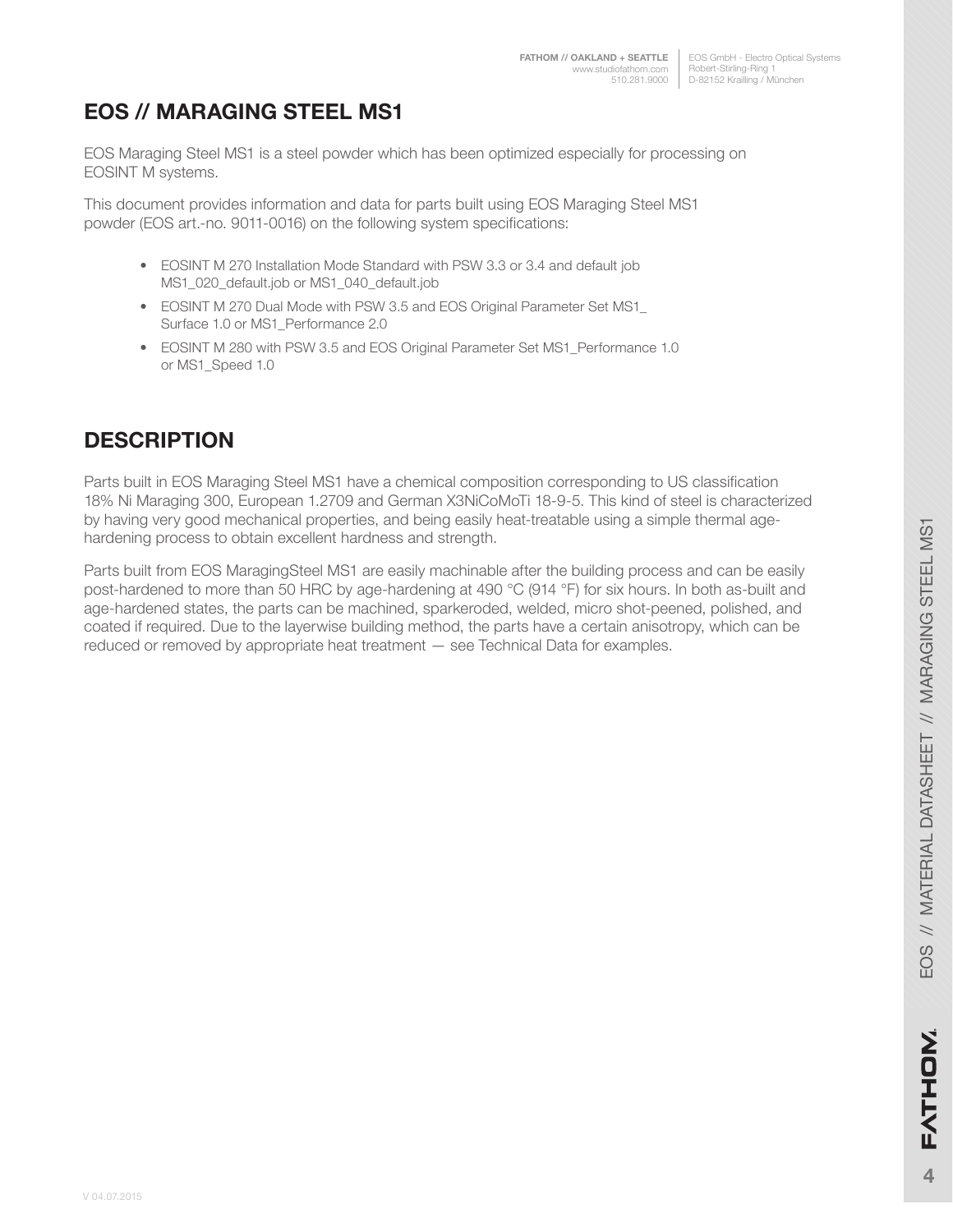### **TECHNICAL DATA**

#### GENERAL PROCESS AND GEOMETRICAL DATA

| Typical achievable part<br>accuracy [1]                 | small parts<br>approx. $\pm 20 \mu m$<br>(< 80 x 80 mm)<br>approx. $\pm$ 0.8 x 10- <sup>3</sup> inch             |                                                                             |  |
|---------------------------------------------------------|------------------------------------------------------------------------------------------------------------------|-----------------------------------------------------------------------------|--|
|                                                         | large parts                                                                                                      | approx. $\pm$ 50 $\mu$ m<br>approx. $\pm$ 0.002 inch                        |  |
| Age hardening shrinkage [2]                             |                                                                                                                  | approx. 0.08 %                                                              |  |
| Min. wall thickness [3]                                 | approx. 0.3 - 0.4 mm<br>approx. 0.012 - 0.016 inch                                                               |                                                                             |  |
| Surface roughness (approx.)<br>[4]<br>- as manufactured | Ra 4 µm; Rz 20 µm<br>Ra 0.16 x 10- <sup>3</sup> inch,<br>MS1 Surface (20 µm)<br>Rz 0.78 x 10-3 inch              |                                                                             |  |
|                                                         | <b>MS1 Performance (40</b><br>µm)                                                                                | Ra 5 µm; Rz 28 µm<br>Ra 0.19 x 10-3 inch,<br>Rz 1.10 x 10-3 inch            |  |
|                                                         | Ra 9 µm; Rz 50 µm<br>MS1 Speed (50 µm)<br>Ra 0.47 x 10-3 inch,<br>Rz 2.36 x 10- <sup>3</sup> inch                |                                                                             |  |
|                                                         | Ra 4 - 6.5 µm; Rz 20 - 50 µm<br>after shot-peening<br>Ra 0.16 - 0.26 x 10-3 inch<br>Rz 0.78 - 1.97 x 10-3 inch   |                                                                             |  |
|                                                         | Rz up to $< 0.5$ µm<br>Rz up to $< 0.02 \times 10^{-3}$ inch<br>after polishing<br>(can be very finely polished) |                                                                             |  |
| Volume rate [5]                                         | Parameter set MS1<br>Surface 1.0 / default job<br>MS1_020_default.job<br>(20 µm layer thickness)                 | 1.6 mm <sup>3</sup> /s $(5.8 \text{ cm}^3/h)$<br>$0.35$ in $\frac{3}{h}$    |  |
|                                                         | Parameter set MS1<br>Performance 2.0 /<br>default job<br>MS1_040_default.job<br>(40 µm layer thickness)          | 3 mm <sup>3</sup> /s (10.8 cm <sup>3</sup> /h)<br>$0.66$ in $\frac{3}{h}$   |  |
|                                                         | <b>Parameter set MS1</b><br>Performance 1.0 / for M<br>280 / 400 W<br>(40 µm layer thickness)                    | 4.2 mm <sup>3</sup> /s (15.1 cm <sup>3</sup> /h)<br>0.92 in <sup>3</sup> /h |  |
|                                                         | Parameter set MS1<br>Speed 1.0 / for M 280 /<br>400W<br>(50 µm layer thickness)                                  | 5.5 mm <sup>3</sup> /s (19.8 cm <sup>3</sup> /h)<br>$1.21$ in $\frac{3}{h}$ |  |

[1] Based on users' experience of dimensional accuracy for typical geometries, as built. Part accuracy is subject to appropriate data preparation and post-

[3] Mechanical stability is dependent on geometry (wall height etc.) and application<br>[4] Due to the layerwise building, the surface structure depends strongly on the orientation of the surface, for example sloping and curv a stair-step effect. The values also depend on the measurement method used. The values quoted here given an indication of what can be expected for

horizontal (up-facing) or vertical surfaces.<br>[5] Volume rate is a measure of build speed during laser exposure of hatched areas. The total build speed depends on the average volume rate, the recoating time (related to the number of layers) and other geometry- and machine setting-related factors.

processing, in accordance with EOS training. [2] Aging temperature 490 °C (914 °F), 6 hours, air cooling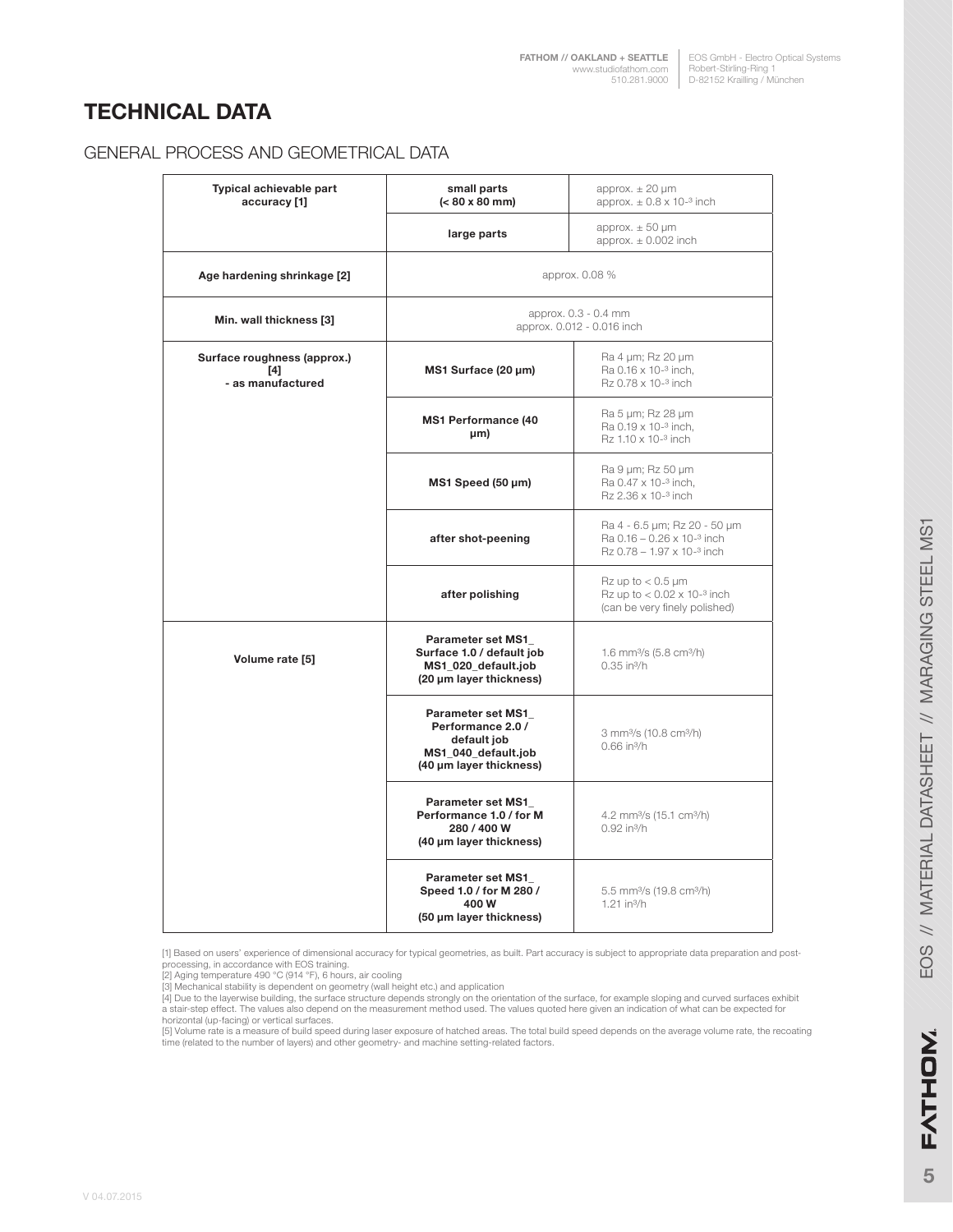**[FATHOM // OAKLAND + SEATTLE](http://studiofathom.com/)** www.studiofathom.com 510.281.9000

EOS GmbH - Electro Optical Systems Robert-Stirling-Ring 1 D-82152 Krailling / München

#### PHYSICAL AND CHEMICAL PROPERTIES OF THE PARTS

| <b>Material Composition</b> | Fe (balance)<br>Ni (17 - 19 wt-%)<br>Co (8.5 - 9.5 wt-%)<br>Mo (4.5 - 5.2 wt-%)<br>Ti (0.6 - 0.8 wt-%)<br>AI (0.05 - 0.15 wt-%)<br>Cr, Cu (each $\leq$ 0.5 wt-%)<br>$C$ ( $\leq$ 0.03 wt-%)<br>Mn, Si (each $\leq$ 0.1 wt-%)<br>P, S (each $\leq$ 0.01 wt-%) |
|-----------------------------|--------------------------------------------------------------------------------------------------------------------------------------------------------------------------------------------------------------------------------------------------------------|
| <b>Relative Density</b>     | approx. 100%                                                                                                                                                                                                                                                 |
| <b>Density</b>              | $8.0 - 8.1$ g/cm <sup>3</sup><br>$0.289 - 0.293$ lb/in <sup>3</sup>                                                                                                                                                                                          |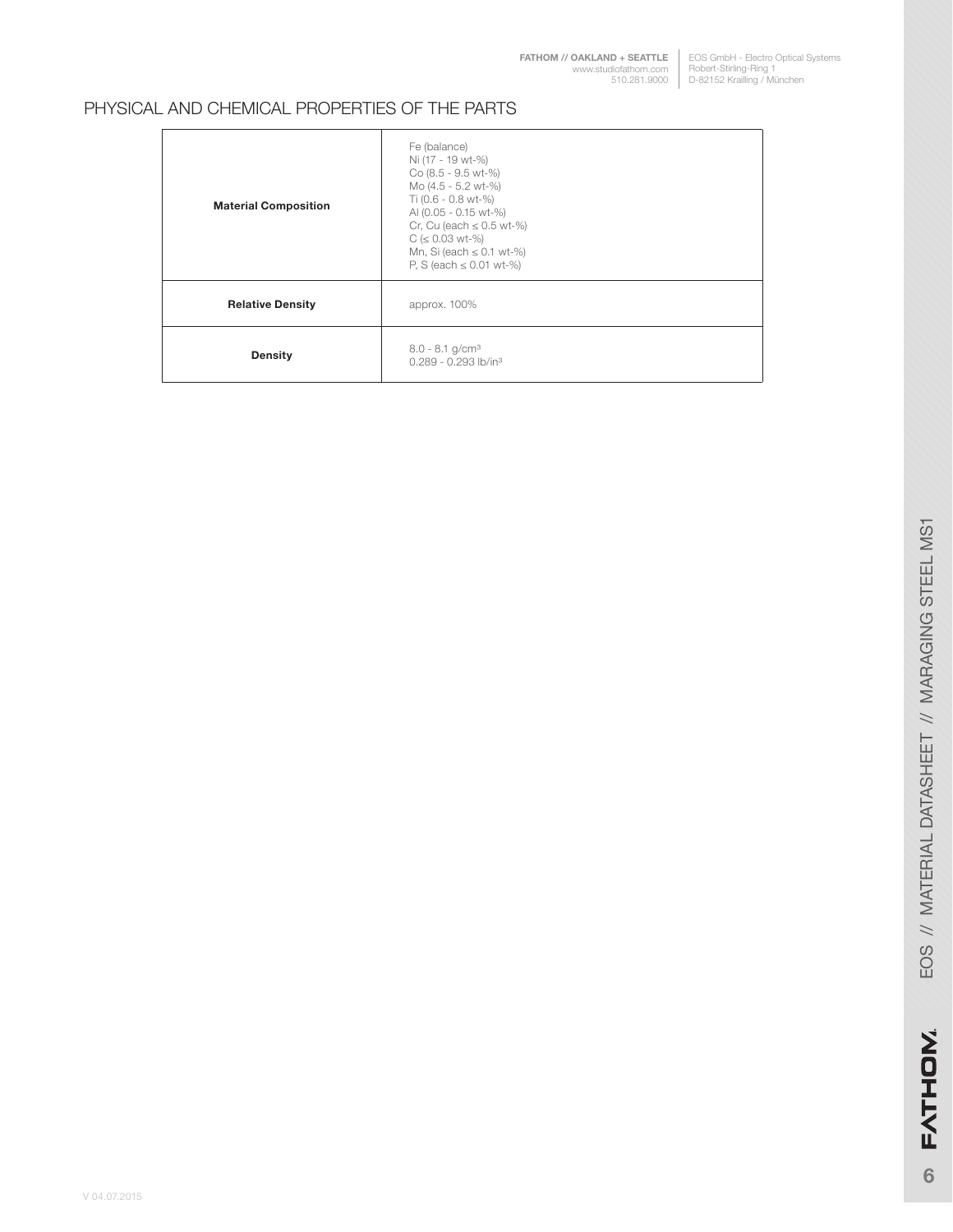#### MECHANICAL PROPERTIES OF PARTS AT 20 °C ( 68°F )

|                                               |                                 | As-built                                            | After age-hardening [2]       |  |
|-----------------------------------------------|---------------------------------|-----------------------------------------------------|-------------------------------|--|
| Tensile strength [6]                          |                                 |                                                     | min. 1930 MPa<br>min. 280 ksi |  |
|                                               | in horizontal<br>direction (XY) | typ. $1100 \pm 100$<br>MPa<br>typ. 160 ± 15 ksi     | typ. $2050 \pm 100$ MPa       |  |
|                                               | in vertical<br>direction (Z)    | typ. $1100 \pm 100$<br>MPa<br>typ. $160 \pm 15$ ksi | typ. $297 \pm 15$ ksi         |  |
| Yield strength (Rp 0.2 %) [6]                 |                                 |                                                     | min. 1862 MPa<br>min. 270 ksi |  |
|                                               | in horizontal<br>direction (XY) | typ. $1050 \pm 100$<br>MPa<br>typ. 152 ± 15 ksi     | typ. $1990 \pm 100$ MPa       |  |
| in vertical<br>direction (Z)                  |                                 | typ. $1000 \pm 100$<br>MPa<br>typ. $145 \pm 15$ ksi | typ. $289 \pm 15$ ksi         |  |
| Elongation at break [6]                       |                                 |                                                     | min. 2 %                      |  |
|                                               | in horizontal<br>direction (XY) | typ. $(10 \pm 4)$ %                                 | typ. $(4 \pm 2)$ %            |  |
| in vertical<br>direction (Z)                  |                                 | typ. $(10 \pm 4)$ %                                 |                               |  |
|                                               | Modulus of elasticity [6]       |                                                     |                               |  |
|                                               | in horizontal<br>direction (XY) | typ. $160 \pm 25$<br>GPa<br>typ. $23 \pm 4$ Msi     | typ. $180 \pm 20$ GPa         |  |
|                                               | in vertical<br>direction (Z)    | typ. $150 \pm 20$<br>GPa<br>typ. $22 \pm 3$ Msi     | typ. $26 \pm 3$ Msi           |  |
| Hardness [7]                                  |                                 | typ. 33 - 37 HRC                                    | typ. 50 - 56 HRC              |  |
| <b>Ductility (Notched Charpy impact test)</b> |                                 | typ. $45 \pm 10$ J                                  | typ. $11 \pm 4$ J             |  |

[6] Tensile testing according to ISO 6892-1:2009 (B) Annex D, proportional test pieces, diameter of the neck area 5mm (0.2 inch), original gauge length<br>25mm (1 inch).<br>[7] Rockwell C (HRC) hardness measurement according to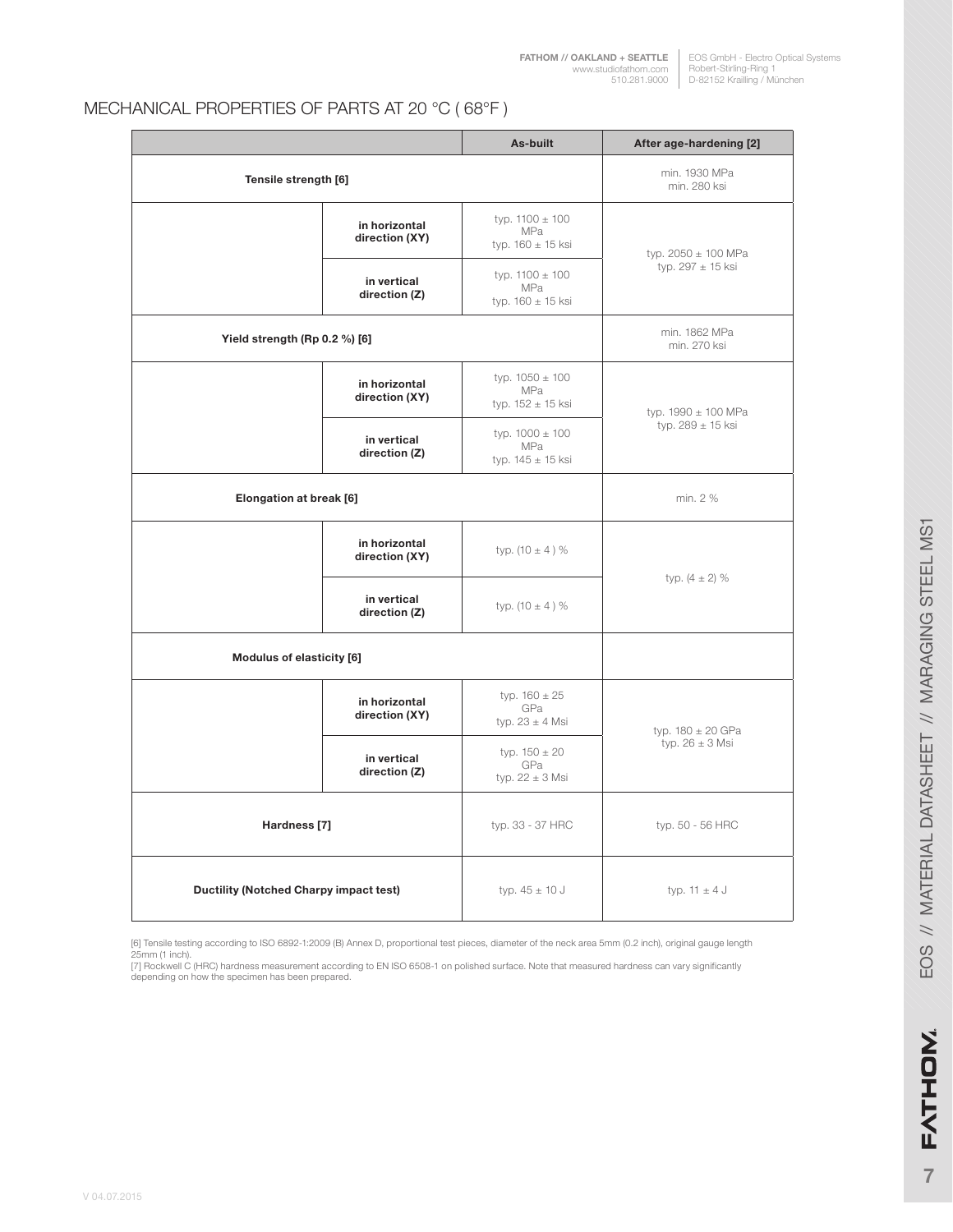**[FATHOM // OAKLAND + SEATTLE](http://studiofathom.com/)** www.studiofathom.com 510.281.9000

#### THERMAL PROPERTIES OF PARTS

|                               | As-built [1]                                                                             | After age-hardening [2]                                                                  |
|-------------------------------|------------------------------------------------------------------------------------------|------------------------------------------------------------------------------------------|
| <b>Thermal conductivity</b>   | typ. $15 \pm 0.8$ W/m <sup>o</sup> C<br>typ. $104 \pm 6$ Btu in/(h)<br>$ft^2$ °F)        | typ. $20 \pm 1$ W/m <sup>o</sup> C<br>typ. $139 \pm 7$ Btu in/(h<br>$ft^2$ °F)           |
| Specific heat capacity        | typ. $450 \pm 20 \text{ J/kg}^{\circ}\text{C}$<br>typ. $0.108 \pm 0.005$ Btu/<br>(lb °F) | typ. $450 \pm 20 \text{ J/kg}^{\circ}\text{C}$<br>typ. $0.108 \pm 0.005$ Btu/<br>(lb °F) |
| Maximum operating temperature |                                                                                          | approx. 400 °C<br>approx. 750 °F                                                         |

The data are valid for the combinations of powder material, machine and parameter sets referred to on page 1, when used in accordance with the relevant Operating Instructions (including Installation Requirements and Maintenance) and Parameter Sheet. Part properties are measured using defined test procedures. Further details of the test procedures<br>used by EOS are available on request. Unless oth except where otherwise specified.

The data correspond to our knowledge and experience at the time of publication. They do not on their own provide a sufficient basis for designing parts. Neither do they provide any<br>agreement or guarantee about the specific change without notice as part of EOS' continuous development and improvement processes.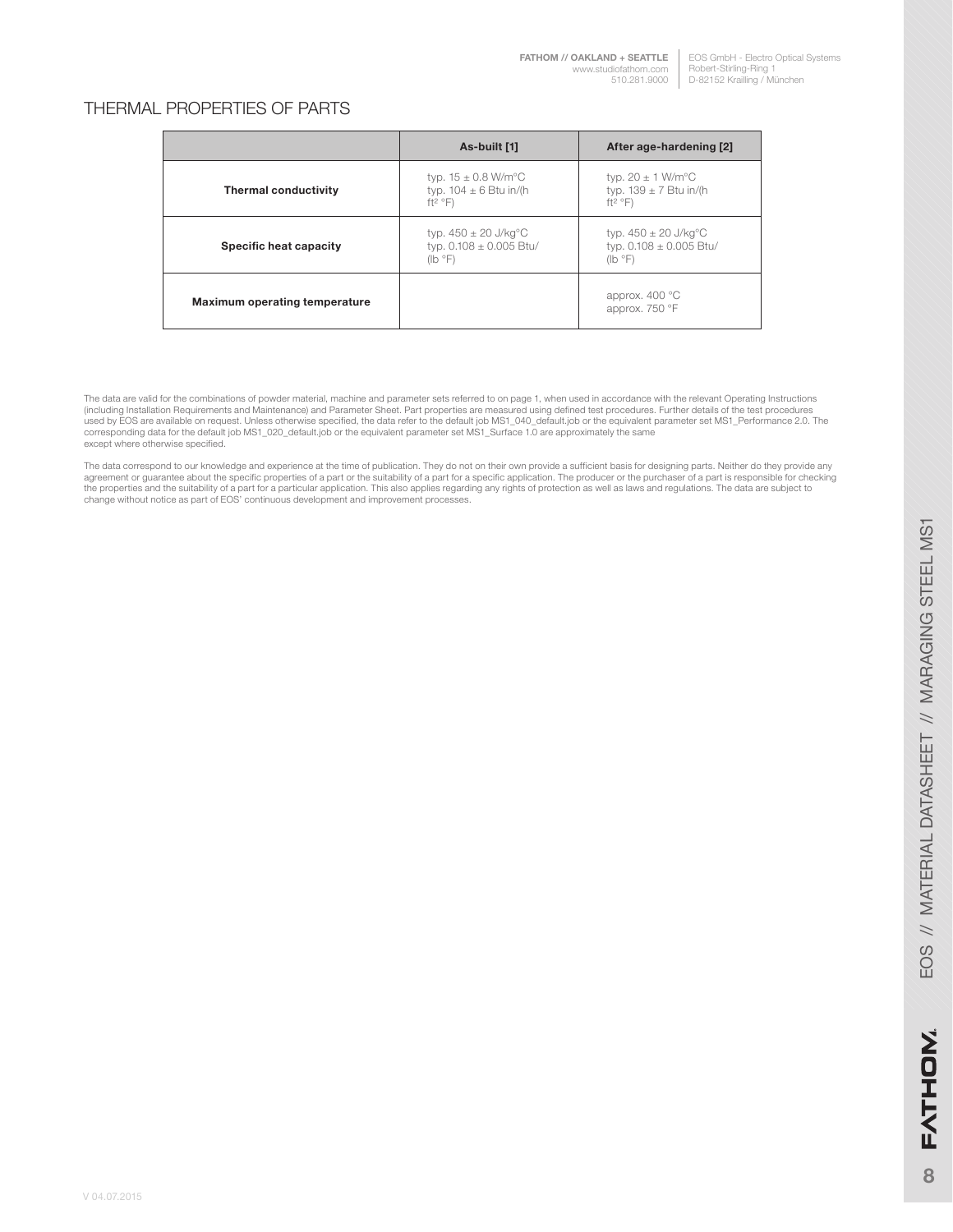EOS GmbH - Electro Optical Systems Robert-Stirling-Ring 1 510.281.9000 | D-82152 Krailling / München

# **EOS // EOS NICKEL ALLOY IN718**

EOS Nickel Alloy IN718 is a heat- and corrosion- resistant nickel alloy powder which has been specially optimized for processing on EOS M systems.

This document provides information and data for parts built using EOS Nickel Alloy IN718 powder (EOS art.-no. 9011-0020) on the following system specifications:

- EOSINT M280 400W System with PSW3.6 and Parameter Set IN718\_Performace 1.0
- EOS M290 400W System with EOSPRINT 1.0 and Parameter Set IN718\_Performace 1.0

### **DESCRIPTION**

Parts built from EOS Nickel Alloy IN718 have chemical compositions corresponding to UNS N07718, AMS 5662, AMS 5664, W.Nr 2.4668, DIN NiCr19Fe19NbMo3. This kind of precipitation-hardening nickel-chromium alloy is characterized by having good tensile, fatigue, creep, and rupture strength at temperatures up to 700 °C (1290 °F).

This material is ideal for many high-temperature applications such as gas turbine parts, instrumentation parts, power, and process industry parts etc. It also has excellent potential for cryogenic applications.

Parts built from EOS Nickel Alloy IN718 can be easily post-hardened by precipitationhardening heat treatments. In both as-built and age-hardened states, the parts can be machined, spark-eroded, welded, micro shot-peened, polished and coated if required. Due to the layerwise building method, the parts have a certain anisotropy — see Technical Data for examples.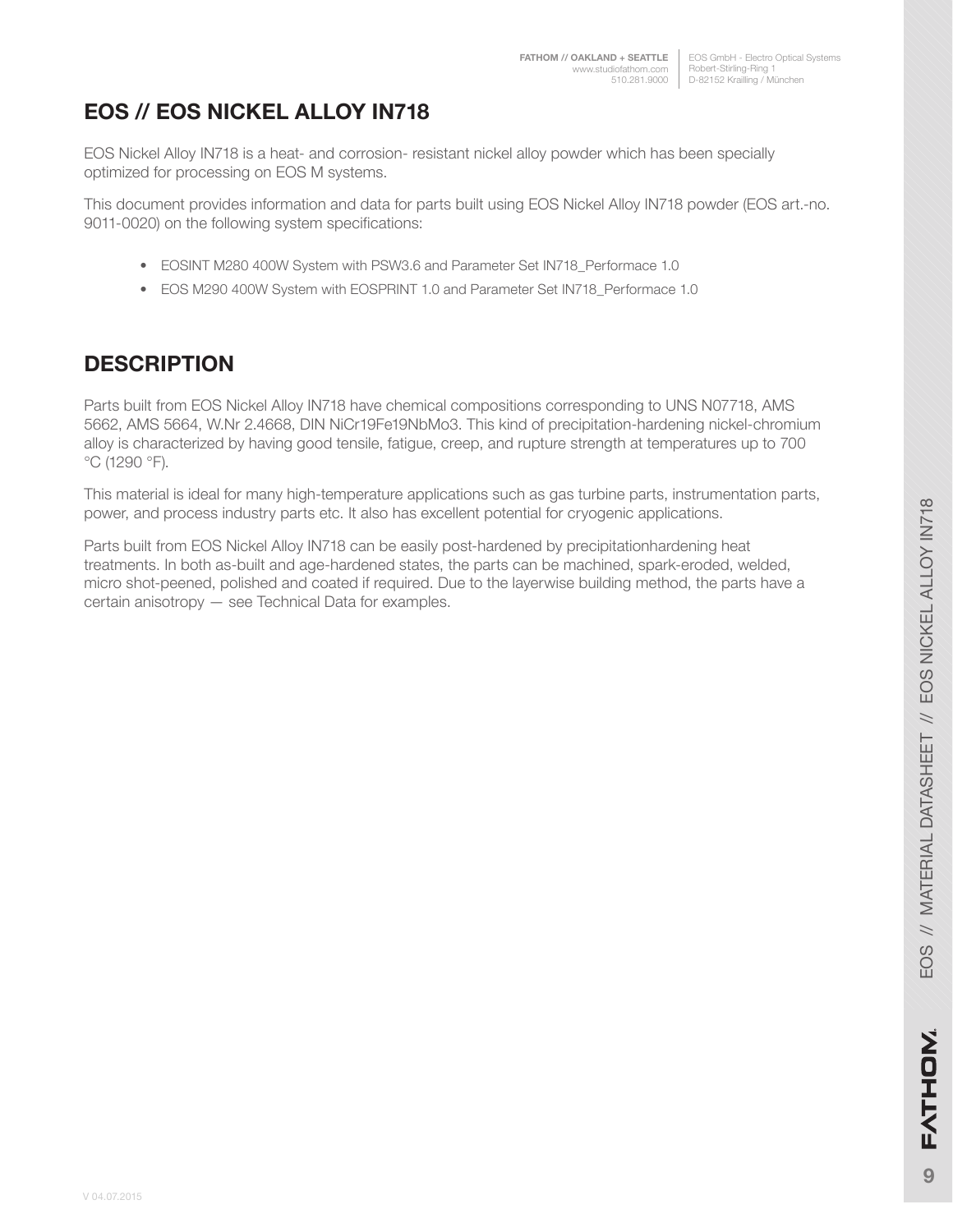## **TECHNICAL DATA**

#### GENERAL PROCESS DATA

| Typical achievable part       | small parts                                       | approx. $\pm$ 40 – 60 µm<br>approx. $\pm 1.6 - 2.4 \times 10^{-3}$ inch                                            |  |
|-------------------------------|---------------------------------------------------|--------------------------------------------------------------------------------------------------------------------|--|
| accuracy [1], [11]            | large parts                                       | ± 0.2 %                                                                                                            |  |
| Min. wall thickness [2], [11] | typ. 0.3 - 0.4 mm<br>typ. 0.012 - 0.016 inch      |                                                                                                                    |  |
| Surface roughness [3], [11]   | after shot-peening                                | Ra 4 – 6.5 µm, Rz 20 - 50 µm<br>Ra $0.16 - 0.25 \times 10^{-3}$ inch.<br>$Rz$ 0.78 – 1.97 x 10 - <sup>3</sup> inch |  |
|                               | after polishing                                   | $Rz$ up to $< 0.5$ µm<br>Rz up to $< 0.02 \times 10^{-3}$ inch<br>(can be very finely polished)                    |  |
| Volume rate [4]               | <b>Parameter Set IN718</b><br>Performance (40 µm) | 4 mm <sup>3</sup> /s (14.4 cm <sup>3</sup> /h)<br>$0.88$ in $\frac{3}{h}$                                          |  |

[1] Based on users' experience of dimensional accuracy for typical geometries, e.g. ± 40 µm ( 1.6 x 10 -ª inch) when parameters can be<br>optimized for a certain class of parts or ± 60 µm ( 2.4 x 10 -ª inch) when building a n

[2] Mechanical stability is dependent on geometry (wall height etc.) and application#

[3] Due to the layerwise building, the surface structure depends strongly on the orientation of the surface, for example sloping and curved<br>surfaces exhibit a stair-step effect. The values also depend on the measurement me

[4] Volume rate is a measure of build speed during laser exposure. The total build speed depends on the average volume rate, the recoating time (related to the number of layers), and other factors such as DMLS-Start settings.

#### PHYSICAL AND CHEMICAL PROPERTIES OF PARTS

| <b>Material composition</b> | Ni (50 - 55 wt-%)<br>Cr (17.0 - 21.0 wt-%)<br>Nb (4.75 - 5.5 wt-%)<br>Mo (2.8 - 3.3 wt-%)<br>Ti (0.65 - 1.15 wt-%)<br>AI (0.20 - 0.80 wt-%)<br>$Co (\pm 1.0 wt-%)$<br>Cu $(\pm 0.3 \text{ wt-}\%)$<br>$C (\pm 0.08 \text{ wt-}%)$<br>Si, Mn (each $\pm$ 0.35 wt-%)<br>P, S (each $\pm$ 0.015 wt-%)<br>$B (\pm 0.006 \text{ wt-}%)$<br>Fe (balance) |
|-----------------------------|----------------------------------------------------------------------------------------------------------------------------------------------------------------------------------------------------------------------------------------------------------------------------------------------------------------------------------------------------|
| <b>Relative density</b>     | approx. 100%                                                                                                                                                                                                                                                                                                                                       |
| <b>Density</b>              | min. 8.15 g/cm <sup>3</sup><br>min. 0.294 lb/in <sup>3</sup>                                                                                                                                                                                                                                                                                       |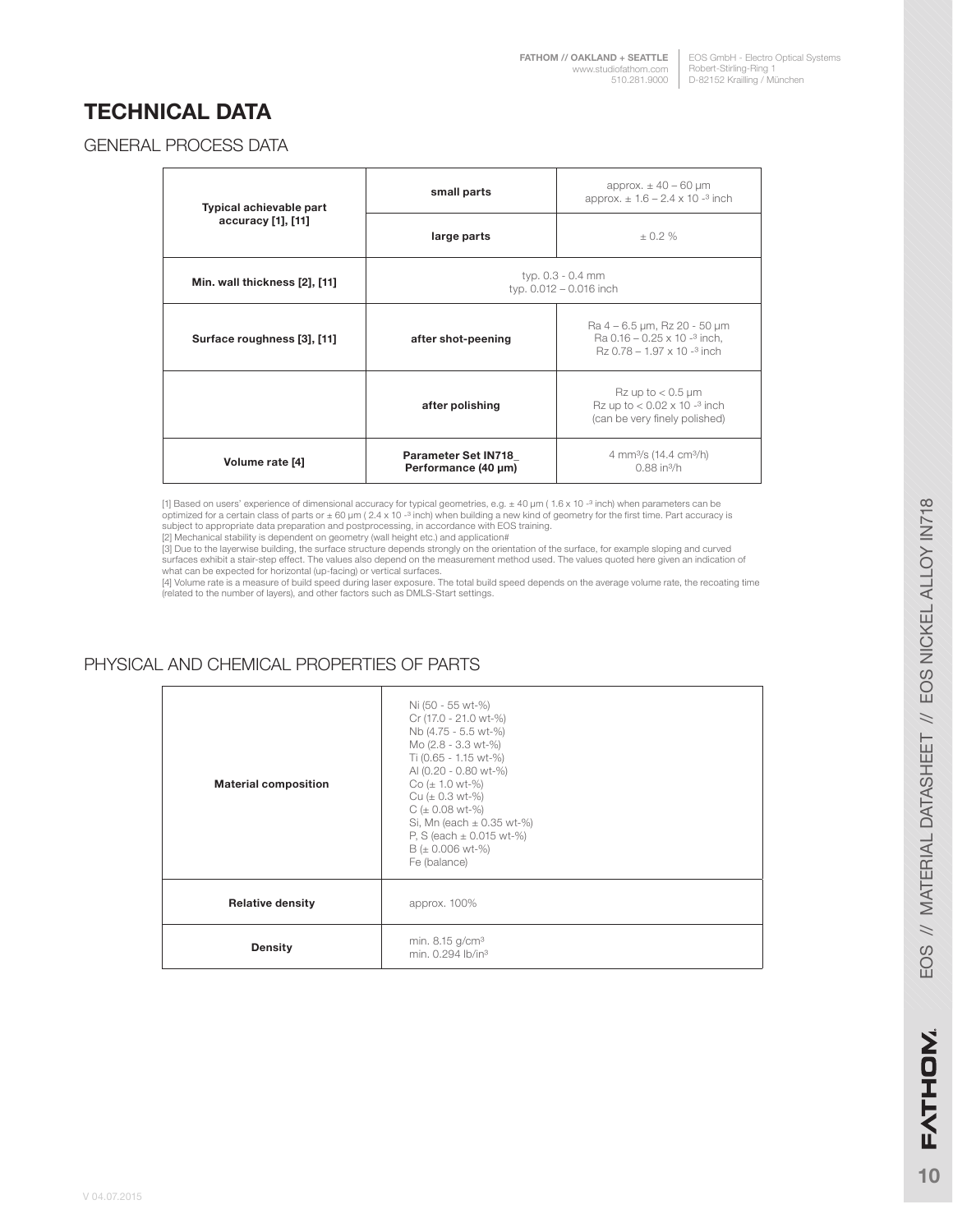#### MECHANICAL PROPERTIES OF PARTS AT 20 °C (68 °F)

|                                   |                                    | As-built                                                     | <b>Heat-treated per</b><br>AMS 5662 [5]                                         | <b>Heat-treated per</b><br>AMS 5664 [6]                                         |
|-----------------------------------|------------------------------------|--------------------------------------------------------------|---------------------------------------------------------------------------------|---------------------------------------------------------------------------------|
| <b>Tensile</b><br>strength [7]    | in horizontal<br>direction<br>(XY) | typ. $1060 \pm 50$<br><b>MPa</b><br>$(154 \pm 7 \text{ ks})$ |                                                                                 |                                                                                 |
|                                   | in vertical<br>direction (Z)       | typ. $980 \pm 50$ MPa<br>$(142 \pm 7 \text{ ks})$            | min. 1241 MPa (180 ksi)<br>typ. 1400 ± 100 MPa<br>$(203 \pm 15 \text{ ksi})$    | min. 1241 MPa (180 ksi)<br>typ. $1380 \pm 100$ MPa<br>$(200 \pm 15$ ksi)        |
| Yield strength                    | in horizontal<br>direction<br>(XY) | typ. $780 \pm 50$ MPa<br>$(113 \pm 7 \text{ ksi})$           |                                                                                 |                                                                                 |
| (Rp 0.2 %) [7]                    | in vertical<br>direction (Z)       | typ. $634 \pm 50$ MPa<br>$(92 \pm 7 \text{ ks})$             | min. 1034 MPa (150 ksi)<br>typ. $1150 \pm 100$ MPa<br>$(167 \pm 15 \text{ ks})$ | min. 1034 MPa (150 ksi)<br>typ. $1240 \pm 100$ MPa<br>$(180 \pm 15 \text{ ks})$ |
| <b>Elongation at</b><br>break [7] | in horizontal<br>direction<br>(XY) | typ. $(27 \pm 5)$ %                                          |                                                                                 |                                                                                 |
|                                   | in vertical<br>direction (Z)       | typ. $(31 \pm 5)$ %                                          | min. 12 %<br>typ. $(15 \pm 3)$ %                                                | min. 12 %<br>typ. $(18 \pm 5)$ %                                                |
| <b>Modulus of</b>                 | in horizontal<br>direction<br>(XY) | typ. $160 \pm 20$ GPa<br>$(23 \pm 3 \text{ Msi})$            |                                                                                 |                                                                                 |
| elasticity [7]                    | in vertical<br>direction (Z)       |                                                              | $170 \pm 20$ GPa<br>$24.7 + 3$ Msi                                              | $170 \pm 20$ GPa<br>$24.7 + 3$ Msi                                              |
| Hardness [8]                      |                                    | approx. 30 HRC<br>approx. 287 HB                             | approx. 47 HRC<br>approx. 446 HB                                                | approx. 43 HRC<br>approx. 400 HB                                                |

[5] Heat treatment procedure per AMS 5662:<br>1. Solution Anneal at 980 °C (1800 °F ) for one hour, air (/argon) cool.<br>2. Aging treatment; hold at 720 °C (1330 °F ) eight hours, furnace cool to 620 °C (1150 °F ) in two hours

[6] Heat treatment procedure per AMS 5664:<br>1. Solution Anneal at 1065 °C (1950 °F ) for 1 hour, air (/argon) cool.<br>2. Aging treatment; hold at 760 °C (1400 °F ) 10 hours, furnace cool to 650 °C (1200 °F ) in two hours, hol

[8] Rockwell C (HRC) hardness measurement according to EN ISO 6508-1 on polished surface. Note that measured hardness can vary significantly depending on how the specimen has been prepared.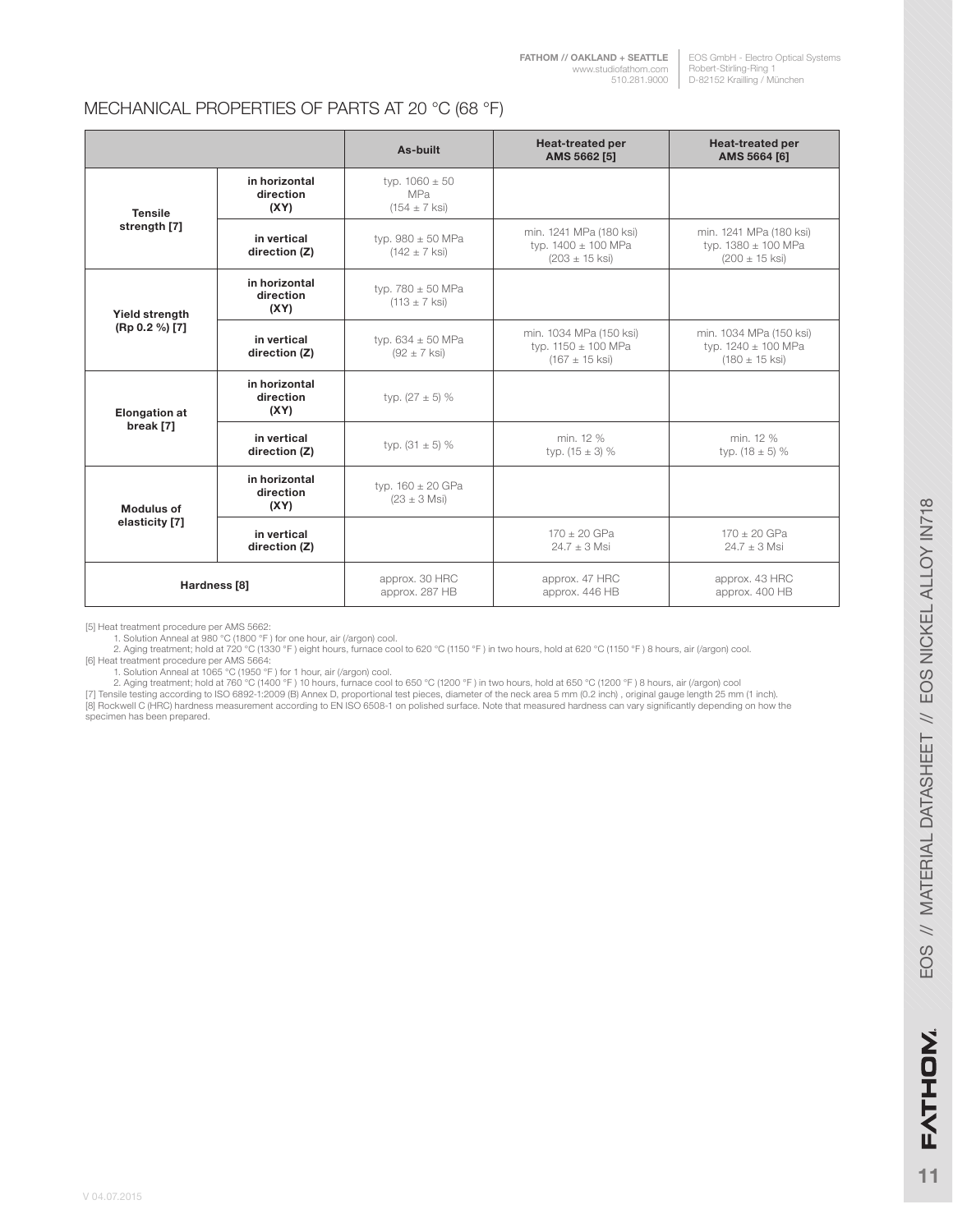#### EOS GmbH - Electro Optical Systems Robert-Stirling-Ring 1 D-82152 Krailling / München

#### MECHANICAL PROPERTIES OF PARTS AT HIGH TEMPERATURES (649 °C, 1200 °F) [11]

|                                                                           | <b>Heat-treated per</b><br>AMS 5662 [5]                                       | <b>Heat-treated per</b><br>AMS 5664 [6]                                        |
|---------------------------------------------------------------------------|-------------------------------------------------------------------------------|--------------------------------------------------------------------------------|
| Tensile Strength (Rm) [9]<br>- in vertical direction (Z)                  | min. 965 MPa (140 ksi)<br>typ. $1170 \pm 50$ MPa<br>$(170 \pm 7 \text{ ks})$  | typ. $1210 \pm 50$ MPa<br>$(175 \pm 7 \text{ ks})$                             |
| Yield strength (Rp $0.2\%$ ) [9]<br>- in vertical direction (Z)           | min. 862 MPa (125 ksi)<br>typ. $970 \pm 50$ MPa<br>$(141 \pm 7 \text{ ks})$   | typ. $1010 \pm 50$ MPa<br>$(146 \pm 7 \text{ ks})$                             |
| Elongation at break [9]<br>- in vertical direction (Z)                    | min. 6 %<br>typ. $(16 \pm 3)$ %                                               | typ. $(20 \pm 3)$ %                                                            |
| <b>Stress-Rupture Properties</b><br>$[10]$<br>- in vertical direction (Z) | min. 23 hours at stress<br>level 689 MPa<br>(100 ksi)                         |                                                                                |
| <b>Stress-Rupture Properties</b><br>[10]                                  | $51 + 5$ hours<br>(final applied stress to<br>rupture 792.5 MPa /<br>115 ksi) | $81 + 10$ hours<br>(final applied stress to<br>rupture 861.5 MPa /<br>125 ksi) |

[9] Elevated temperature tensile testing at 649 °C (1200 °F) in accordance with EN 10002-5 (92)<br>[10] Testing at 649 °C (1200 °F) in accordance with ASTM E139 (2006), smooth specimens. Test method as described in AMS 5662 (

minimum, thereafter, the stress shall be increased in increments of 34.5 MPa (5 ksi)."<br>[11] These properties were determined on an EOSINT M 270 IM Xtended and EOSINT M 280-400W. Test parts from following machine types EOSI Mode, EOSINT M 280-200W and EOS M 290-400W correspond with these data.

### THERMAL PROPERTIES OF PARTS

|                                                              |                                   | Heat treated per AMS 5662 [4]                                                               |
|--------------------------------------------------------------|-----------------------------------|---------------------------------------------------------------------------------------------|
| Coefficient of thermal expansion                             | over 25 - 200 °C (36 - 390 °F)    | approx. $12.5 - 13.0 \times 10^{-6}$ m/m <sup>o</sup> C<br>approx. 6.9 - 7.2 x 10-6 in/in°F |
|                                                              | over 25 - 750 °C (36 - 930 °F)    | approx. 16.6 - 17.2 x 10-6 m/m <sup>o</sup> C<br>approx. 9.2 - 9.6 x 10-6 in/in°F           |
| <b>Maximum operating temperature</b><br>for parts under load | approx. 650 °C<br>approx. 1200 °F |                                                                                             |
| Oxidation resistance up to [11]                              | approx. 980 °C<br>approx. 1800 °F |                                                                                             |

[12] Based on literature of conventional Ni-alloy with identical chemistry

The data are valid for the combinations of powder material, machine, and parameter sets referred to on page 1 when used in accordance with the relevant Operating Instructions<br>(including Installation Requirements and Mainte details of the test procedures used by EOS are available on request.

The data correspond to our knowledge and experience at the time of publication. They do not on their own provide a sufficient basis for designing parts. Neither do they provide any agreement or guarantee about the specific properties of a part or the suitability of a part for a specific application. The producer or the purchaser of a part is responsible for checking the properties and the suitability of a part for a particular application. This also applies regarding any rights of protection as well as laws and regulations. The data are subject to change without notice as part of EOS' continuous development and improvement processes.

V 04.07.2015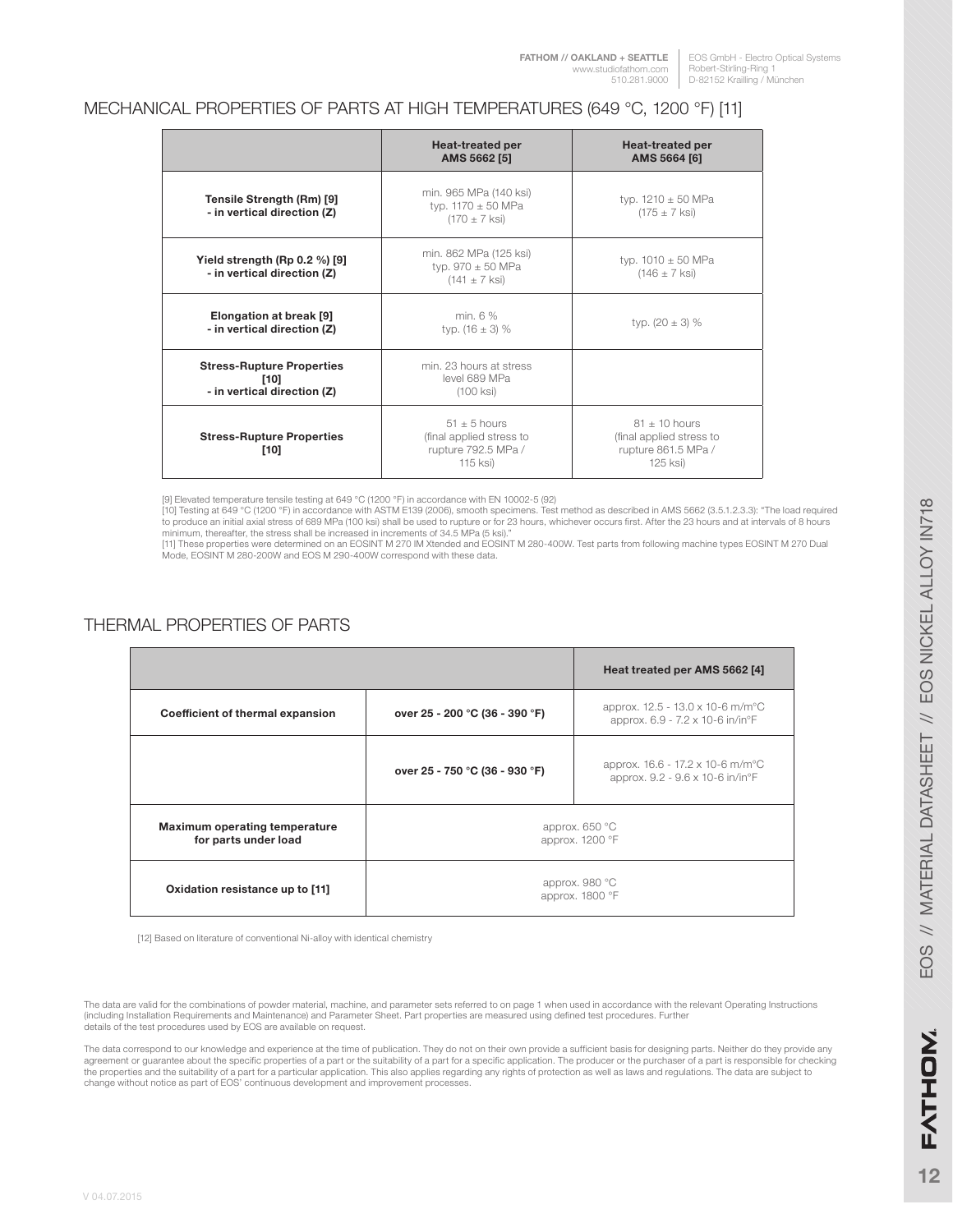# **EOS // STAINLESS STEEL GP1 FOR EOSINT M 270**

A number of different materials are available for use with EOSINT M systems, offering a broad range of e-Manufacturing applications. EOS Stainless Steel GP1 is a stainless steel powder which has been optimized especially for EOSINT M 270 systems. Other materials are also available for EOSINT M systems, and further materials are continuously being developed — please refer to the relevant material data sheets for details.

This document provides a brief description of the principle applications and a table of technical data. For details of the system requirements please refer to the relevant information quote.

# **DESCRIPTION, APPLICATION**

EOS Stainless Steel GP1 is a pre-alloyed stainless steel in fine powder form. Its composition corresponds to US classification 17-4 and European 1.4542. This kind of steel is characterized by having good corrosion resistance and mechanical properties, especially excellent ductility in laser processed state, and is widely used in a variety of engineering applications.

This material is ideal for many part-building applications (DirectPart) such as functional metal prototypes, small series products, individualized products or spare parts. Standard processing parameters use full melting of the entire geometry with 20 μm layer thickness, but it is also possible to use Skin & Core building style to increase the build speed. Using standard parameters, the mechanical properties are fairly uniform in all directions. Parts made from EOS Stainless Steel GP1 can be machined, spark-eroded, welded, micro shotpeened, polished and coated if required. Unexposed powder can be reused.

Typical applications:

- Engineering applications including functional prototypes, small series products, individualized
- products or spare parts.
- Parts requiring high corrosion resistance, sterilizability, etc.
- Parts requiring particularly high toughness and ductility.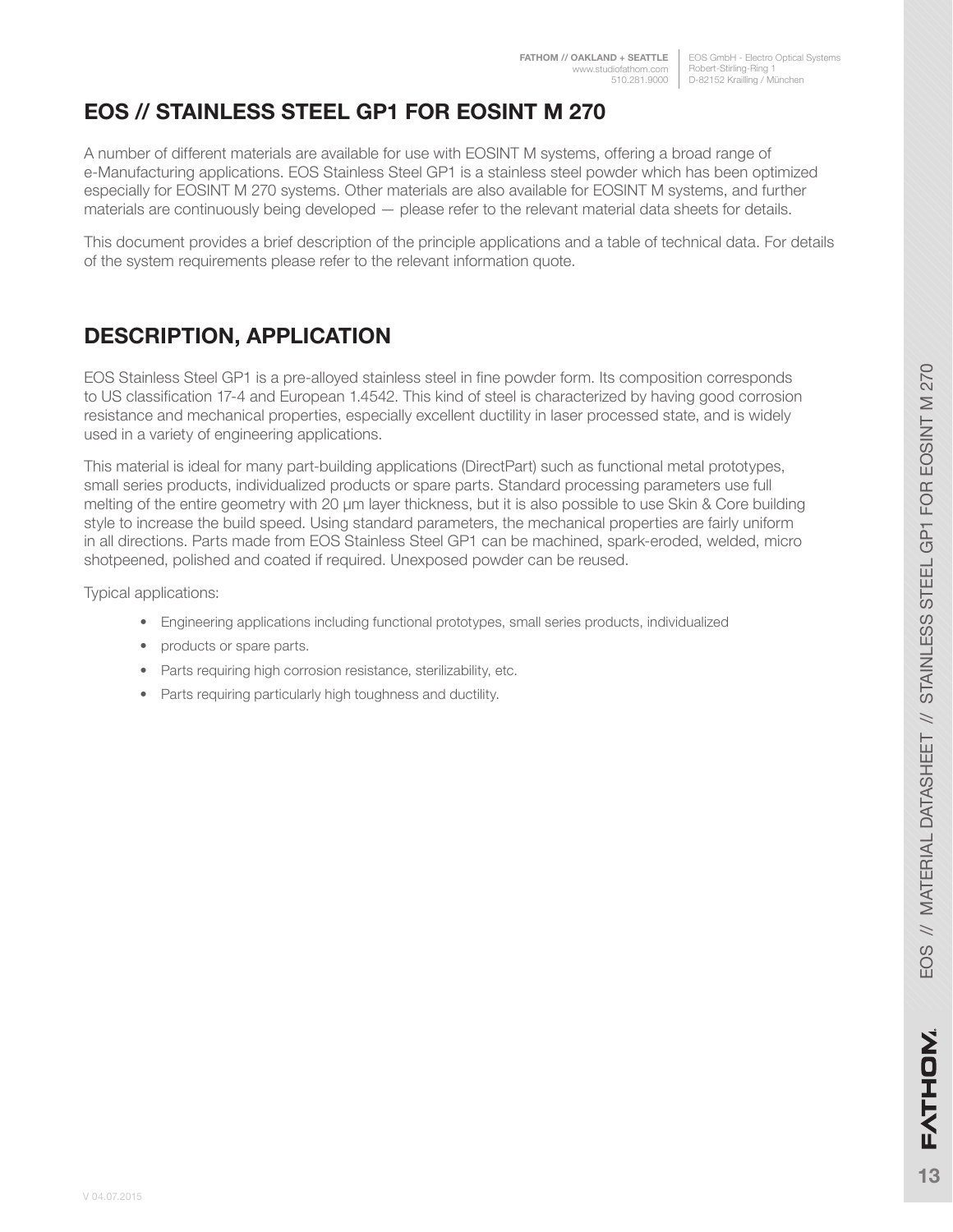# **TECHNICAL DATA**

#### GENERAL PROCESS AND GEOMETRIC DATA

| Minimum recommended layer<br>thickness | $20 \mu m$<br>$0.8$ mil                                                                |                                      |
|----------------------------------------|----------------------------------------------------------------------------------------|--------------------------------------|
| Typical achievable part                | <b>Small parts</b>                                                                     | $± 20 - 50 \mu m$<br>$0.8 - 2.0$ mil |
| accuracy [1]                           | Large Parts [2]                                                                        | $+0.2%$                              |
| Min. wall thickness [3]                | $0.3 - 0.4$ mm<br>$0.012 - 0.016$ in                                                   |                                      |
| Surface roughness                      | Ra 2.5 - 4.5 µm, Ry 15 - 40 µm<br>after shot-peening<br>Ra 0.1 - 0.2, Ry 0.6 - 1.6 mil |                                      |
|                                        | Rz up to $< 0.5$ µm<br>after polishing<br>(can be very finely polished)                |                                      |
| Volume rate [4]                        | standard parameters (20 µm layers, full density)                                       |                                      |

[1] Based on users' experience of dimensional accuracy for typical geometries, e.g. ± 20 µm when parameters can be optimized for a certain<br>class of parts or ± 50 µm when building a new kind of geometry for the first time.<br>

[4] Volume rate is a measure of build speed during laser exposure. The total build speed depends on the average = volume rate, the recoating<br>time (related to the number of layers), and other factors such as DMLS-Start sett

#### PHYSICAL AND CHEMICAL PROPERTIES OF PARTS

| <b>Material composition</b>                  | Steel including alloying elements<br>Cr (15 - 17.5 wt-%)<br>Ni (3 - 5 wt-%)<br>Cu (3 - 5 wt-%)<br>Mn (max. 1 wt-%)<br>Si (max. 1 wt-%)<br>Mo (max. 0.5 wt-%)<br>Nb (0.15 - 0.45 wt-%)<br>C (max. 0.07 wt-%) |
|----------------------------------------------|-------------------------------------------------------------------------------------------------------------------------------------------------------------------------------------------------------------|
| Relative density with standard<br>parameters | approx. 100%                                                                                                                                                                                                |
| Density with standard<br>parameters          | $7.8$ g/cm <sup>3</sup><br>$0.28$ lb/in <sup>3</sup>                                                                                                                                                        |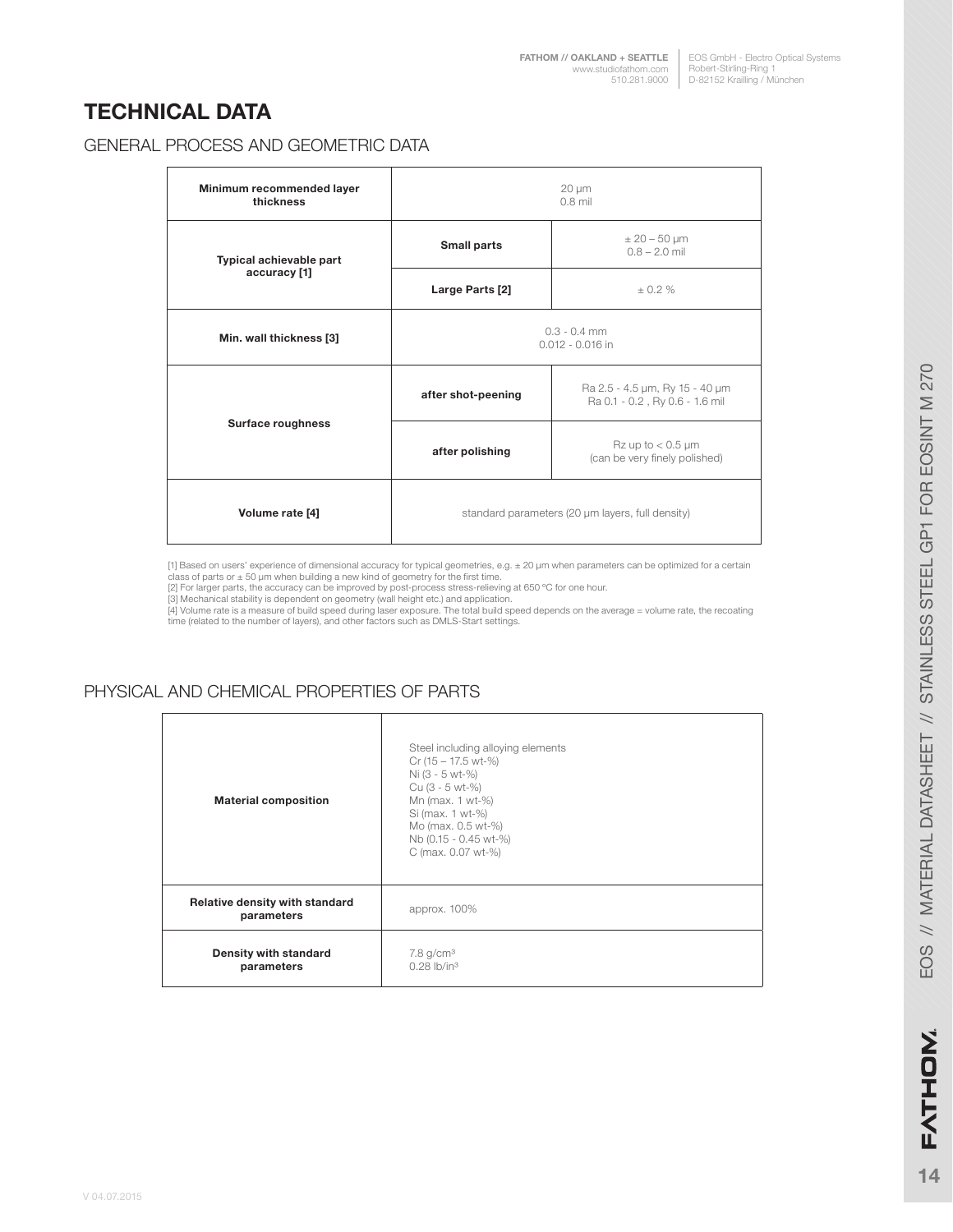#### MECHANICAL PROPERTIES OF PARTS [5]

|                                       |                                                                | As-manufactured                                                               | <b>Stress-relieved</b><br>(One hour at 650 °C) |
|---------------------------------------|----------------------------------------------------------------|-------------------------------------------------------------------------------|------------------------------------------------|
| <b>Ultimate tensile</b>               | in horizontal direction (XY)                                   | min 850 MPa (123 ksi)<br>typical $930 \pm 50$ MPa<br>$(135 \pm 7 \text{ ks})$ | typical 1100 MPa<br>$(160$ ksi $)$             |
| strength                              | in vertical direction (Z)                                      | min 850 MPa (123 ksi)<br>typical $960 \pm 50$ MPa<br>$(139 \pm 7 \text{ ks})$ | typical 980 MPa<br>(142 ksi)                   |
|                                       | (ReL, Lower yield strength)<br>in horizontal direction (XY)    | min 530 MPa (77 ksi)<br>typical $586 \pm 50$ MPa<br>$(85 \pm 7 \text{ ks})$   | typical 590 Mpa<br>$(86$ ksi $)$               |
| Yield strength                        | (ReL, Lower yield strength)<br>in vertical direction (Z)       | min 530 MPa (77 ksi)<br>typical $570 \pm 50$ MPa<br>$(83 \pm 7 \text{ ks})$   | typical 550 MPa<br>(80 ksi)                    |
|                                       | (ReH, Upper yield<br>strength)<br>in horizontal direction (XY) | min 595 MPa (86 ksi)<br>typical $645 \pm 50$ MPa<br>$(94 \pm 7 \text{ ks})$   | typical 634 MPa<br>$(92$ ksi $)$               |
|                                       | (ReH, Upper yield<br>strength)in vertical<br>direction (Z)     | min 580 MPa (84 ksi)<br>typical $630 \pm 50$ MPa<br>$(91 \pm 7 \text{ ks})$   | typical 595 MPa<br>(86 ksi)                    |
|                                       | Young's modulus                                                | $170 \pm 30$ GPa<br>$(25 \pm 4 \text{ ms})$                                   | typical 180 GPa<br>$(26$ msi $)$               |
| <b>Elongation at break</b>            | in horizontal direction (XY)                                   | min 25 %<br>typical 31 $\pm$ 5 %                                              | typical 29 %                                   |
|                                       | in vertical direction (Z)                                      | min 25 %<br>typical $35 \pm 5$ %                                              | typical 31 %                                   |
|                                       | as built                                                       |                                                                               | approx. $230 \pm 20$ HV1                       |
| Hardness [6]<br>ground & polished [7] |                                                                |                                                                               | approx. 250 - 400<br>HV1                       |

[5] Mechanical testing according to ISO 6892:1998(E) Annex C, proportional test pieces, diameter of the neck area 5 mm, original gauge length 25 mm<br>[6] Vickers hardness measurement (HV) according to DIN EN ISO 6507-1. Note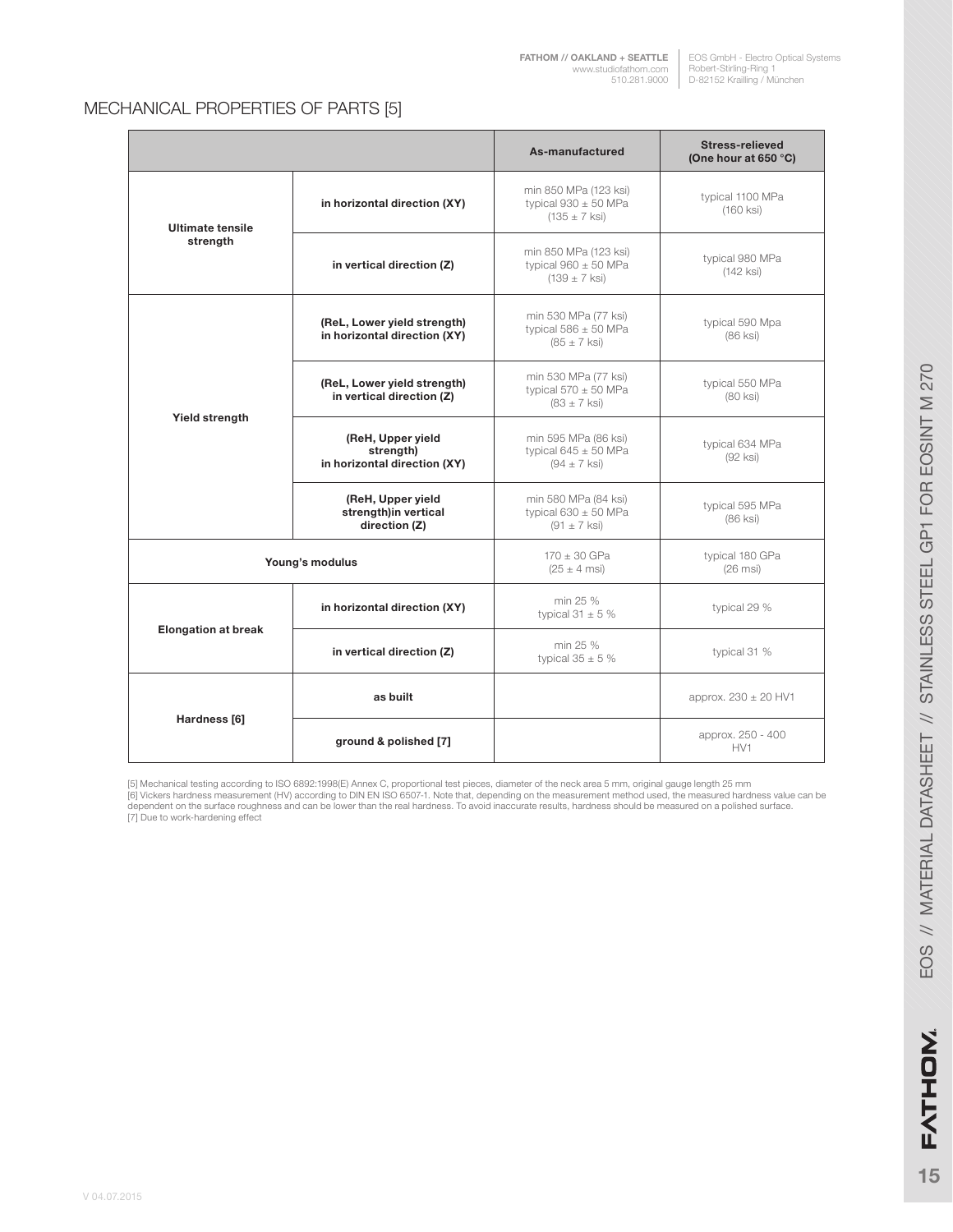#### EOS GmbH - Electro Optical Systems Robert-Stirling-Ring 1 D-82152 Krailling / München

#### THERMAL PROPERTIES OF PARTS

| <b>Coefficient of thermal</b><br>expansion | over 20 - 600 °C (68 -<br>1080 $^{\circ}$ F) | 14 x 10-6 m/m $^{\circ}$ C<br>$7.8 \times 10 - 6$ in/in $\degree$ F |
|--------------------------------------------|----------------------------------------------|---------------------------------------------------------------------|
| <b>Thermal conductivity</b>                | at 20 °C (68 °F)                             | 13 W/m °C<br>90 Btu/(h ft <sup>2</sup> °F/in)                       |
|                                            | at 100 °C (212 °F)                           | 14 W/m °C<br>97 Btu/(h ft <sup>2</sup> °F/in)                       |
|                                            | at 200 °C (392 °F)                           | 15 W/m °C<br>104 Btu/(h ft <sup>2</sup> °F/in)                      |
|                                            | at 300 °C (572 °F)                           | 16 W/m °C<br>111 Btu/(h ft <sup>2</sup> $\degree$ F/in)             |
| <b>Maximum operating</b><br>temperature    | 550 °C<br>1022 °F                            |                                                                     |

The data are valid for the combinations of powder material, machine, and parameter sets referred to on page 1 when used in accordance with the relevant Operating Instructions<br>(including Installation Requirements and Mainte details of the test procedures used by EOS are available on request.

The data correspond to our knowledge and experience at the time of publication. They do not on their own provide a sufficient basis for designing parts. Neither do they provide any<br>agreement or guarantee about the specific change without notice as part of EOS' continuous development and improvement processes.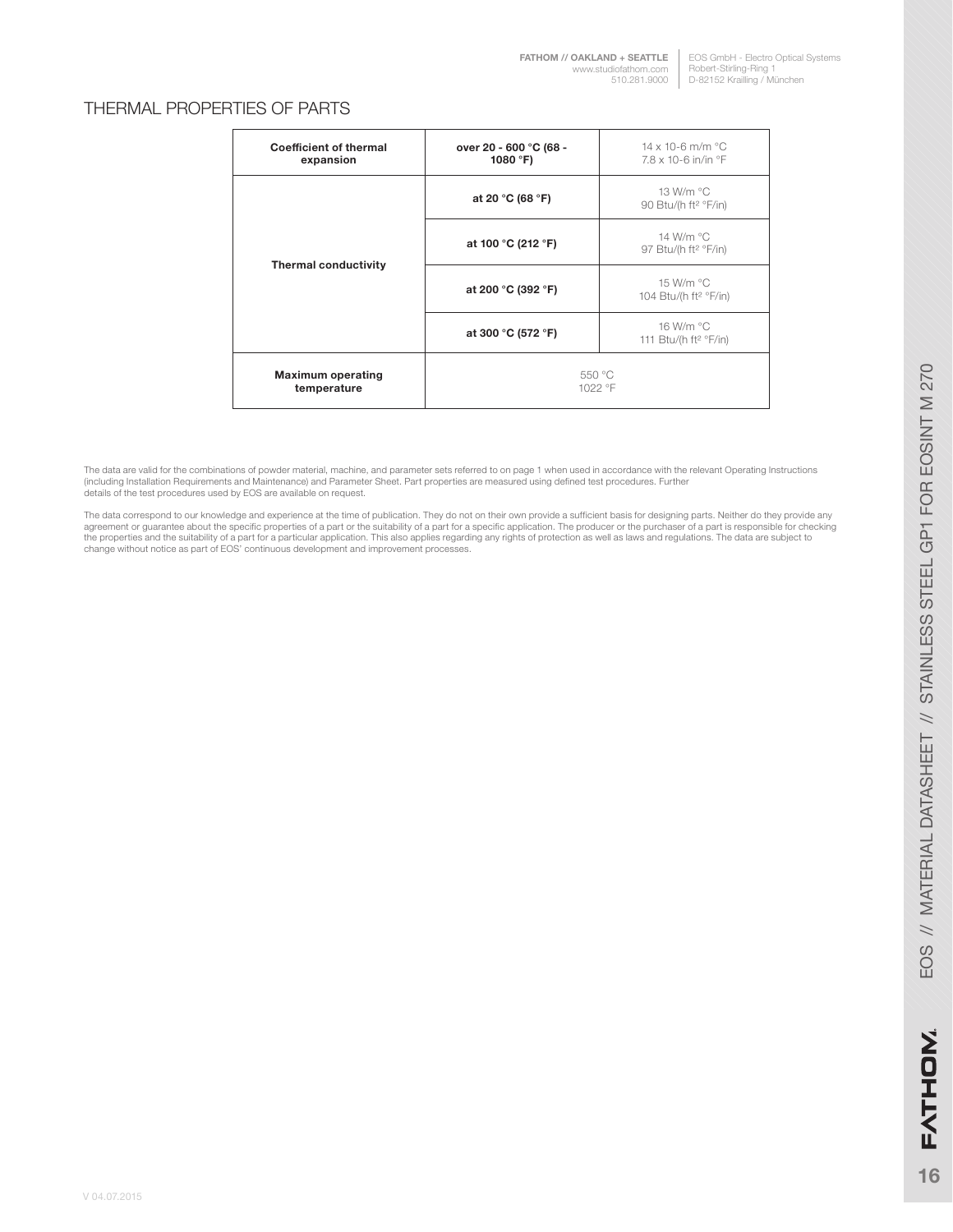EOS GmbH - Electro Optical Systems Robert-Stirling-Ring 1 510.281.9000 | D-82152 Krailling / München

# **EOS // TITANIUM TI64**

EOS Titanium Ti64 is a titanium alloy powder which has been optimized especially for processing on EOSINT M systems.

This document provides information and data for parts built using EOS Titanium Ti64 powder (EOS art.-no. 9011-0014) on the following system specifications:

- EOSINT M 270 Installation Mode Xtended with PSW 3.4 and default job Ti64\_30\_030\_default.job
- EOSINT M 270 Dual Mode with PSW 3.5 and Original EOS Parameter Set Ti64\_Performance 2.0
- EOSINT M 280 with PSW 3.5 and Original EOS Parameter Set Ti64\_Speed 1.0

### **DESCRIPTION**

Parts built in EOS Titanium Ti64 have a chemical composition corresponding to ISO 5832-3, ASTM F1472 and ASTM B348.

This well-known light alloy is characterized by having excellent mechanical properties and corrosion resistance combined with low specific weight and biocompatibility.

This material is ideal for many high-performance engineering applications, e.g., in aero-space and motor racing, and as well as the production of biomedical implants. (Note: subject to fulfilment of statutory validation requirements where appropriate.)

Due to the layerwise building method, the parts have a certain anisotropy, which can be reduced or removed by appropriate heat treatment — see Technical Data for examples.

# **TECHNICAL DATA**

#### GENERAL PROCESS AND GEOMETRIC DATA

| Typical achievable part<br>accuracy [1] | $\pm 50 \mu m$                                                          |                                                                                                                |  |
|-----------------------------------------|-------------------------------------------------------------------------|----------------------------------------------------------------------------------------------------------------|--|
| Min. wall thickness [2]                 | approx. $0.3 - 0.4$ mm<br>approx. 99.85 %<br>approx. 0.012 - 0.016 inch |                                                                                                                |  |
| Surface roughness, as-<br>built [3]     | Ti64_30_030_default.job<br>Ti64 Performance (30 µm)                     | Ra 9 - 12 µm, Rz 40 - 80 µm<br>Ra $0.36 - 0.47 \times 10^{-3}$ inch,<br>$Rz$ 1.6 – 3.2 x 10- <sup>3</sup> inch |  |
|                                         | Ti64 Speed 1.0 (60 µm)                                                  | Ra 6 - 10 µm, Rz 35 - 40 µm<br>Ra $0.23 - 0.39 \times 10^{-3}$ inch,<br>Rz 1.37 -1.57 x 10-3 inch              |  |
| Volume rate [4]                         | Ti64 30 030 default.job<br>Ti64 Performance (30 µm)                     | 3.75 mm <sup>3</sup> /s (13.5 cm <sup>3</sup> /h)<br>$0.82$ in $\frac{3}{h}$                                   |  |
|                                         | Ti64 Speed 1.0 (60 µm)                                                  | 9 mm <sup>3</sup> /s (32.4 cm <sup>3</sup> /h)<br>$1.98$ in $\frac{3}{h}$                                      |  |

[1] Based on users' experience of dimensional accuracy for typical geometries. Part accuracy is subject to appropriate data preparation and post-processing, in accordance with EOS training.

<sup>[2]</sup> Mechanical stability is dependent on geometry (wall height etc.) and application [3] Due to the layerwise building, the surface structure depends strongly on the orientation of the surface. For example sloping and curved surfaces exhibit a stair-step effect. The values also depend on the measurement method used. The values quoted here given an indication of what can be expected for horizontal (up-facing) or vertical surfaces.

<sup>[4]</sup> Volume rate is a measure of build speed during laser exposure. The total build speed depends on the average volume rate, the recoating time (related to the number of layers) and other factors such as DMLS-Start settings.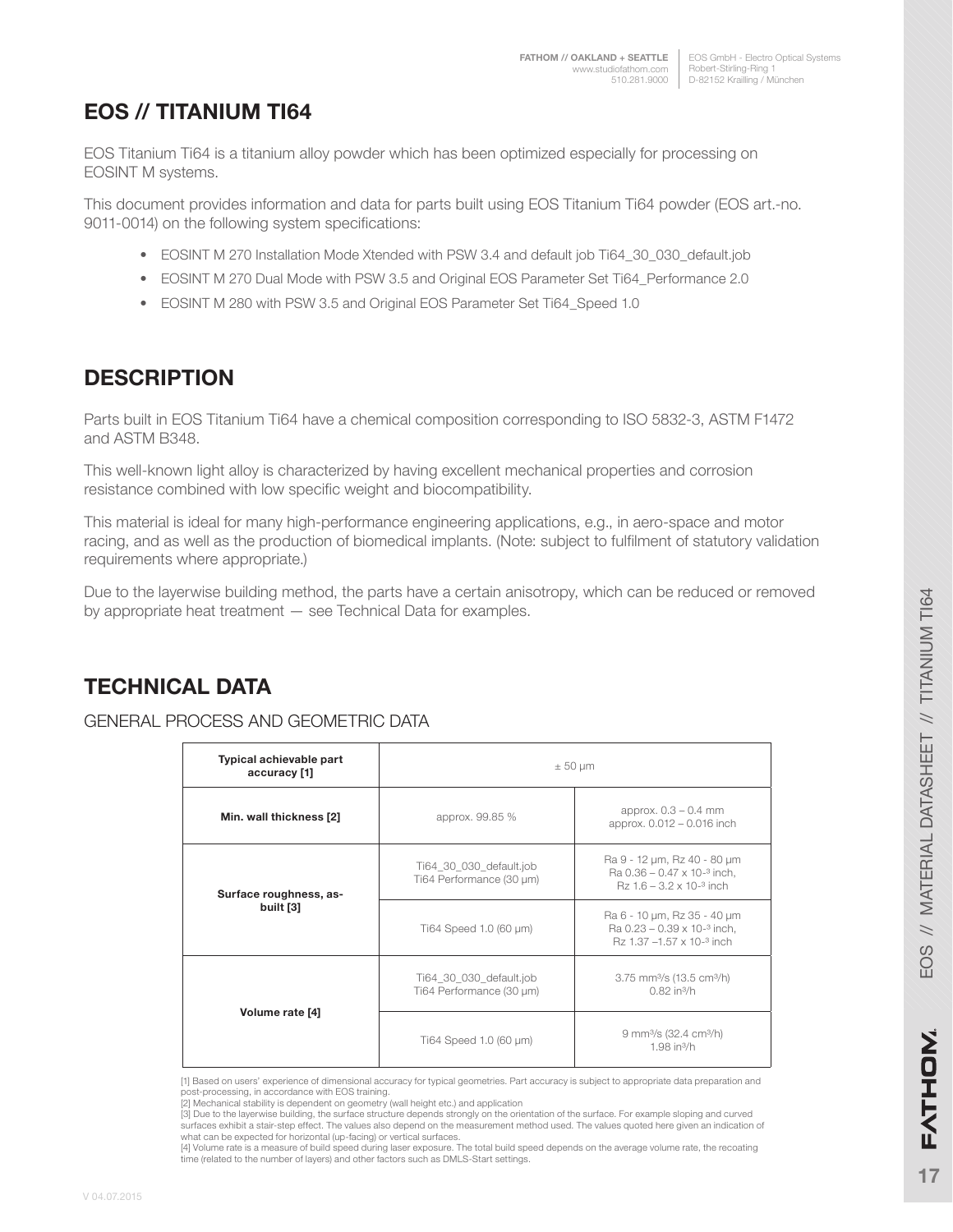**[FATHOM // OAKLAND + SEATTLE](http://studiofathom.com/)** www.studiofathom.com 510.281.9000

EOS GmbH - Electro Optical Systems Robert-Stirling-Ring 1 D-82152 Krailling / München

#### PHYSICAL AND CHEMICAL PROPERTIES OF PARTS

| <b>Material composition</b> | Ti (balance)<br>Al $(5.5 - 6.75 \text{ wt.} -\%)$<br>$V$ (3.5 – 4.5 wt.-%)<br>$O$ (< 2000 ppm)<br>$N \leq 500$ ppm)<br>$C$ (< 800 ppm)<br>$H$ (< 150 ppm)<br>Fe $(< 3000$ ppm $)$ |
|-----------------------------|-----------------------------------------------------------------------------------------------------------------------------------------------------------------------------------|
| <b>Relative density</b>     | approx. 100 %                                                                                                                                                                     |
| <b>Density</b>              | 4.41 $g/cm3$<br>$0.159$ lb/in <sup>3</sup>                                                                                                                                        |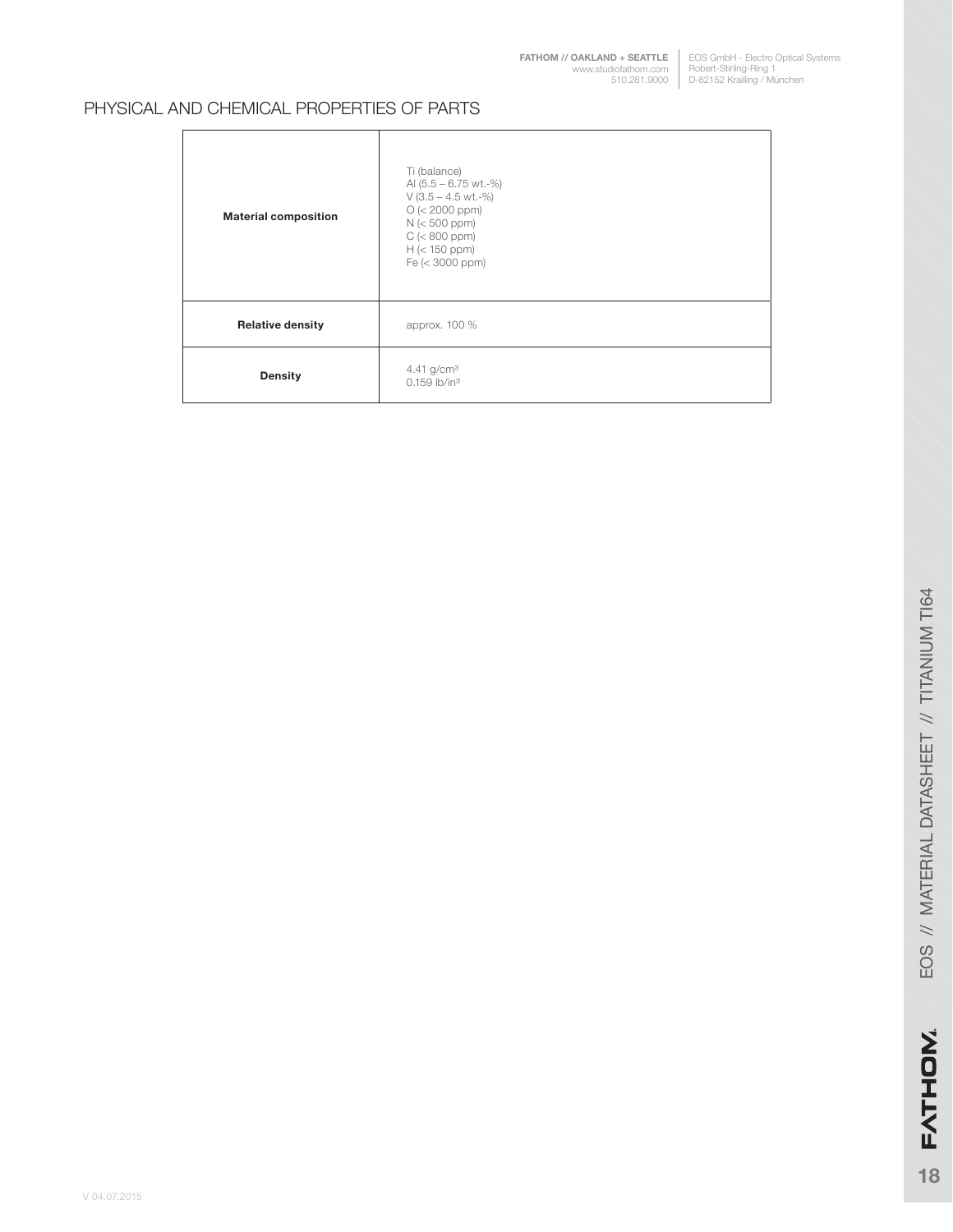#### MECHANICAL PROPERTIES OF PARTS

|                            | As-built                        |                                                               | Heat-treated [6]                                                         |
|----------------------------|---------------------------------|---------------------------------------------------------------|--------------------------------------------------------------------------|
| Tensile strength [5]       | in horizontal<br>direction (XY) | typ. $1230 \pm 50$<br><b>MPa</b><br>typ. $178 \pm 7$ ksi      | min. 930 MPa (134.8 ksi)<br>typ. $1050 \pm 20$ MPa (152)<br>$\pm$ 3 ksi) |
|                            | in vertical<br>direction (Z)    | typ. $1200 \pm 50$<br><b>MPa</b><br>typ. $174 \pm 7$ ksi      | min. 930 MPa (134.8 ksi)<br>typ. 1060 ± 20 MPa (154<br>$\pm$ 3 ksi)      |
| Yield strength (Rp0.2) [5] | in horizontal<br>direction (XY) | typ. $1060 \pm 50$<br>MP <sub>a</sub><br>typ. $154 \pm 7$ ksi | min. 860 MPa (124.7 ksi)<br>typ. 1000 ± 20 MPa (145<br>$\pm$ 3 ksi)      |
|                            | in vertical<br>direction (Z)    | typ. $1070 \pm 50$<br><b>MPa</b><br>typ. $155 \pm 7$ ksi      | min. 860 MPa (124.7 ksi)<br>typ. 1000 ± 20 MPa (145<br>$\pm$ 3 ksi)      |
| Elongation at break [5]    | in horizontal<br>direction (XY) | typ. $(10 \pm 2)$ %                                           | min. 10 %<br>typ. $(14 \pm 1 \%)$                                        |
|                            | in vertical<br>direction (Z)    | typ. $(11 \pm 3)$ %                                           | min. 10 %<br>typ. $(15 \pm 1 \%)$                                        |
| Modulus of elasticity [5]  | in horizontal<br>direction (XY) | typ. $110 \pm 10$<br>GPa<br>typ. $16 \pm 1.5$ Msi             | typ. $116 \pm 10$ GPa<br>typ. $17 \pm 1.5$ Msi                           |
|                            | in vertical<br>direction (Z)    | typ. $110 \pm 10$<br>GPa<br>typ. $16 \pm 1.5$ Msi             | typ. $114 \pm 10$ GPa<br>typ. $17 \pm 1.5$ Msi                           |
| Hardness [7]               |                                 | typ. $320 \pm 12$ HV5                                         |                                                                          |

[5] Tensile testing according to ISO 6892-1:2009 (B) Annex D, proportional test pieces, diameter of the neck area 5 mm ( 0.2 inch), original gauge length 25 mm (1 inch). [6] Specimens were treated at 800 °C (1470 °F) for four hours in argon inert atmosphere. Mechanical properties are expressed as minimum values to indicate that<br>mechanical properties exceed the minimum requirements of mate

[7] Vickers hardness measurement (HV) according to EN ISO 6507-1 on polished surface. Note that measuredhardness can vary significantly depending on how the specimen has been prepared.

#### MECHANICAL PROPERTIES OF PARTS

**Maximum long-term operating temperature**

approx. 350 °C approx. 660 °F

The data are valid for the combinations of powder material, machine, and parameter sets referred to on page 1 when used in accordance with the relevant Operating Instructions (including Installation Requirements and Maintenance) and Parameter Sheet. Part properties are measured using defined test procedures. Further details of the test procedures used by EOS are available on request.

The data correspond to our knowledge and experience at the time of publication. They do not on their own provide a sufficient basis for designing parts. Neither do they provide any<br>agreement or guarantee about the specific the properties and the suitability of a part for a particular application. This also applies regarding any rights of protection as well as laws and regulations. The data are subject to change without notice as part of EOS' continuous development and improvement processes.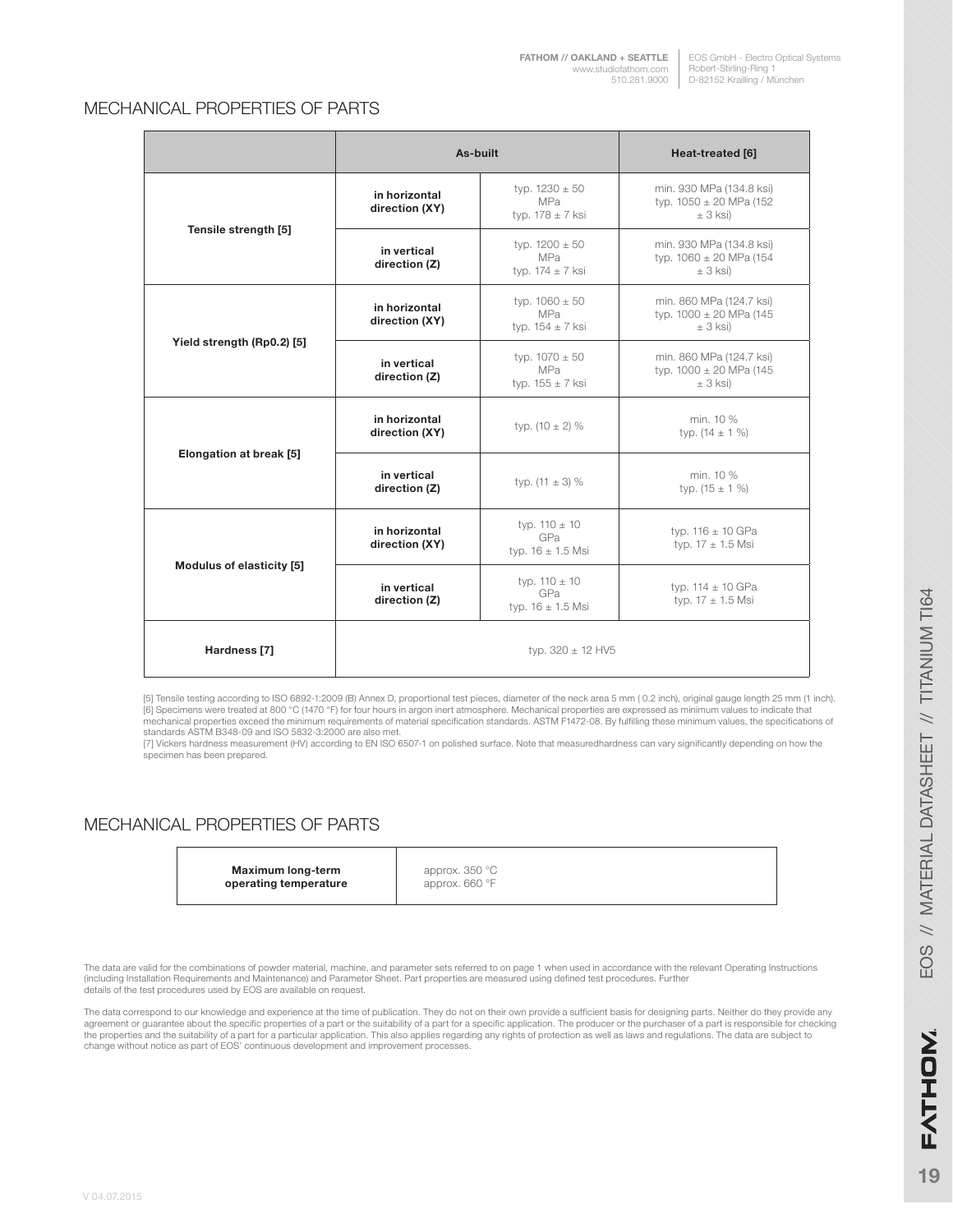# **EOS // STAINLESS STEEL 316L**

EOS Stainless Steel 316L is a corrosion-resistant iron based alloy which has been specially optimized for processing on EOSINT M280 systems.

This document provides information and data for parts built using EOS Stainless Steel 316L powder (EOS art. no. 9011-0032) on the following system specifications:

- EOSINT M280 400W System with PSW3.6 and Parameter Set 316L\_Surface 1.0
- EOSINT M280 200W System with PSW3.6 and Parameter Set 316L\_Surface 1.0

## **DESCRIPTION**

The parts built from EOS Stainless Steel 316L have chemical compositions corresponding to ASTM F138 "Standard Specification for Wrought 18Cr-14Ni-2.5Mo Stainless Steel Bar and Wire for Surgical Implants (UNS S31673)". This kind of stainless steel is characterized having a good corrosion resistance and evidence that there are no leachable substances in cytotoxic concentrations.

This material is ideal in:

- Lifestyle/Consumer watches, other jewelry, glasses frames, decorations, functional elements in electronic housing, and accessories
- Automotive/Industrial non-corroding common material, food, and chemical plants
- Aerospace/Turbine industry entry-level material for Laser Sintering Technology, mounting parts, brackets, heat exchangers

Parts built from EOS Stainless Steel 316L can be machined, shot-peened and polished in as-built or stressrelieved (AMS2759) states if required. Solution annealing is not necessary because the mechanical properties of as-built state are showing desired values (ASTM A403). Parts are not ideal in temperature range 427°C - 816°C where precipitation of chromium carbides occurs. Due to layerwise building method, the parts have a certain anisotropy which could be seen from mechanical properties.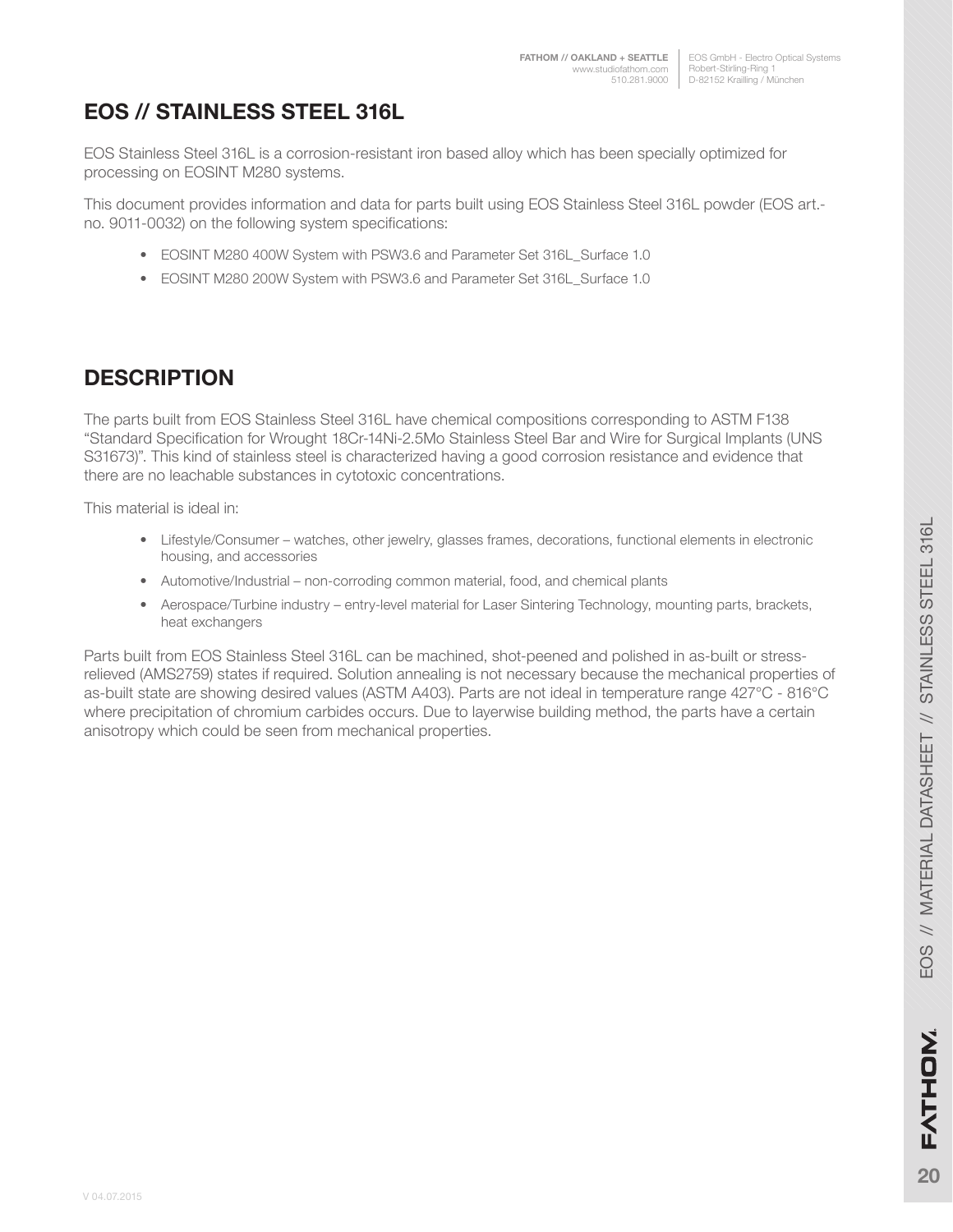## **TECHNICAL DATA**

#### GENERAL PROCESS DATA

| Typical achievable part | approx. $\pm 20 - 50$ µm<br>small parts<br>$(\pm 0.0008 - 0.002$ inch)                                                                  |                                                                                                          |  |
|-------------------------|-----------------------------------------------------------------------------------------------------------------------------------------|----------------------------------------------------------------------------------------------------------|--|
| accuracy [1]            | large parts                                                                                                                             | approx. $\pm$ 0.2 %                                                                                      |  |
| Min. wall thickness [2] | approx. 0.3 - 0.4 mm<br>$(0.012 - 0.016$ inch)                                                                                          |                                                                                                          |  |
| Layer thickness         | 20 µm (0,8 x 10-3 inch)                                                                                                                 |                                                                                                          |  |
| Surface roughness [3]   | as-manufactured                                                                                                                         | Ra 13 ±5 µm; Rz 80 ±20 µm<br>Ra $0.5 \pm 0.2 \times 10^{-3}$ inch; Rz<br>$3.1 + 0.8 \times 10^{-3}$ inch |  |
|                         | Ra 5 $\pm$ 2 µm; Rz 30 $\pm$ 10µm<br>Ra $0.2 \pm 0.08 \times 10^{-3}$ inch; Rz<br>after shot-peening<br>$1.2 + 0.4 \times 10^{-3}$ inch |                                                                                                          |  |
|                         | $Rz$ up to $<$ 1 µm<br>Rz up to $< 0.04 \times 10^{-3}$ inch<br>after polishing<br>(can be very finely polished)                        |                                                                                                          |  |
| Volume rate [4]         | 2 mm <sup>3</sup> /s (7.2 cm <sup>3</sup> /h)<br>$0.44$ in <sup>3</sup> /h                                                              |                                                                                                          |  |

[1] Based on users' experience of dimensional accuracy for typical geometries, e.g. ± 40 µm when parameters can be optimized for a certain<br>class of parts or ± 60 µm when building a new kind of geometry for the first time.

[3] Due to the layerwise building, the surface structure depends strongly on the orientation of the surface. For example, sloping and curved<br>surfaces exhibit a stair-step effect. The values also depend on the measurement m what can be expected for vertical surfaces.

[4] Volume rate is a measure of build speed during laser exposure. The total build speed depends on the average volume rate, the recoating time (related to the number of layers), and other factors such as contour and Up/Down Skin parameters.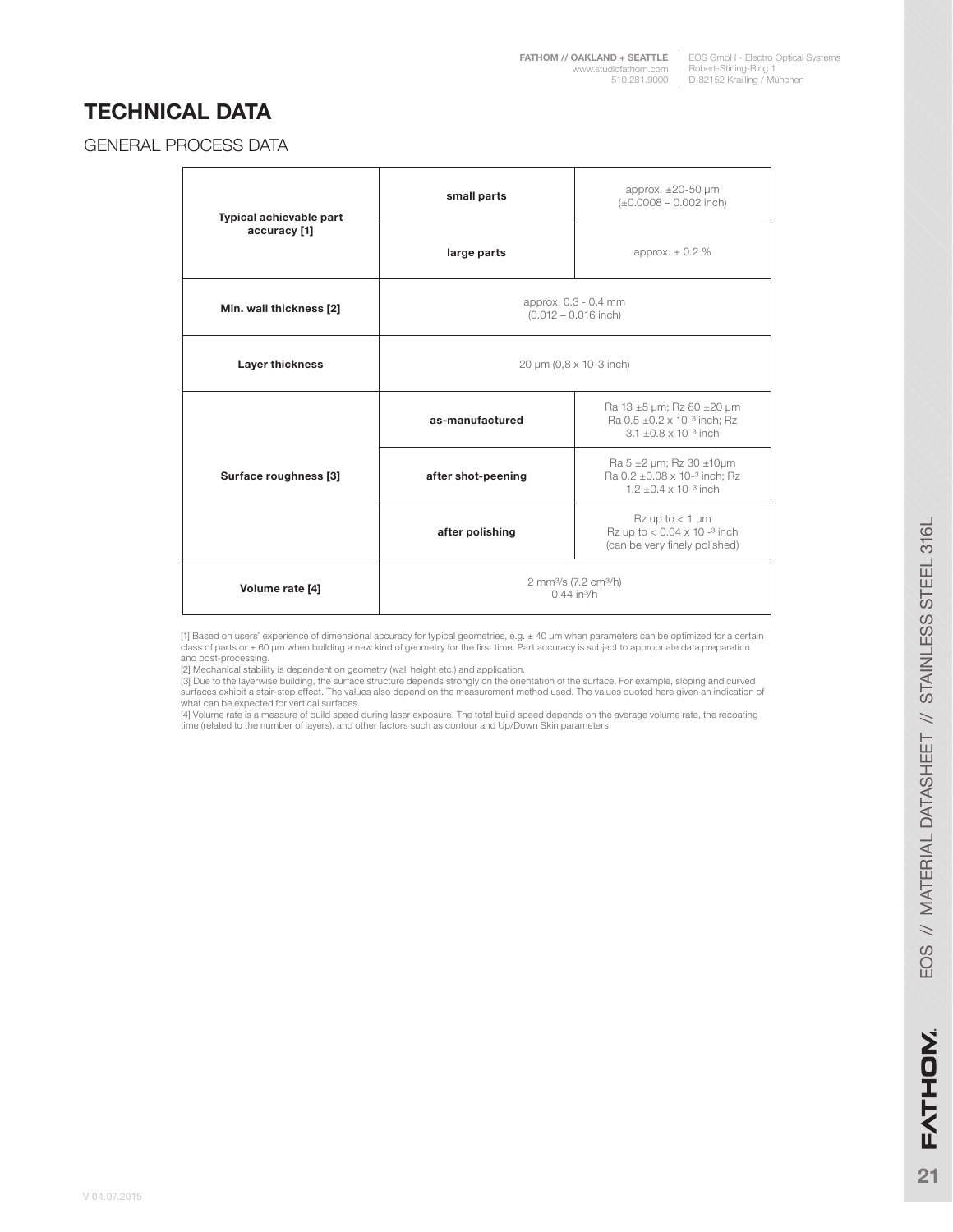#### PHYSICAL AND CHEMICAL PROPERTIES OF PARTS

|                                                     | Element                             | Min.          | Max.  |
|-----------------------------------------------------|-------------------------------------|---------------|-------|
|                                                     | Fe                                  | Balance       |       |
|                                                     | Cr                                  | 17.00         | 19.00 |
|                                                     | Ni                                  | 13.00         | 15.00 |
|                                                     | Mo                                  | 2.25          | 3.00  |
|                                                     | $\mathsf{C}$                        |               | 0.030 |
| <b>Material composition</b>                         | Mn                                  |               | 2.00  |
|                                                     | Cu                                  |               | 0.50  |
|                                                     | P                                   |               | 0.025 |
|                                                     | S                                   |               | 0.010 |
|                                                     | Si                                  |               | 0.75  |
|                                                     | $\mathbb N$                         |               | 0.10  |
| <b>Relative density with</b><br>standard parameters |                                     | approx. 100 % |       |
| Density with standard<br>parameters                 | min. 7.9 g/cm3<br>min. 0.285 lb/in3 |               |       |

#### MECHANICAL PROPERTIES OF PARTS (AT ROOM TEMPERATURE)

|                               |                              | As-built         |
|-------------------------------|------------------------------|------------------|
|                               | in horizontal direction (XY) | $640 \pm 50$ MPa |
| Ultimate tensile strength [5] | in vertical direction (Z)    | $540 \pm 55$ MPa |
|                               | in horizontal direction (XY) | $530 \pm 60$ MPa |
| Yield strength, Rp0.2% [5]    | in vertical direction (Z)    | $470 \pm 90$ MPa |
| Young's modulus [5]           | in horizontal direction (XY) | typ. 185 GPa     |
|                               | in vertical direction (Z)    | typ. 180 GPa     |
| Elongation at break [5]       | in horizontal direction (XY) | $40 \pm 15\%$    |
|                               | in vertical direction (Z)    | $50 \pm 20\%$    |
| Hardness [6]                  | typ. 85 HRB                  |                  |

[5] Machining and testing of the test bars according to ISO 6892 / ASTM E8M, proportional test pieces, diameter of the neck area 5 mm (0.2 inch),<br>gauge length 4D = 20.0mm (0.79 inch), stress rate 10MPa/s, strain speed in p

**22**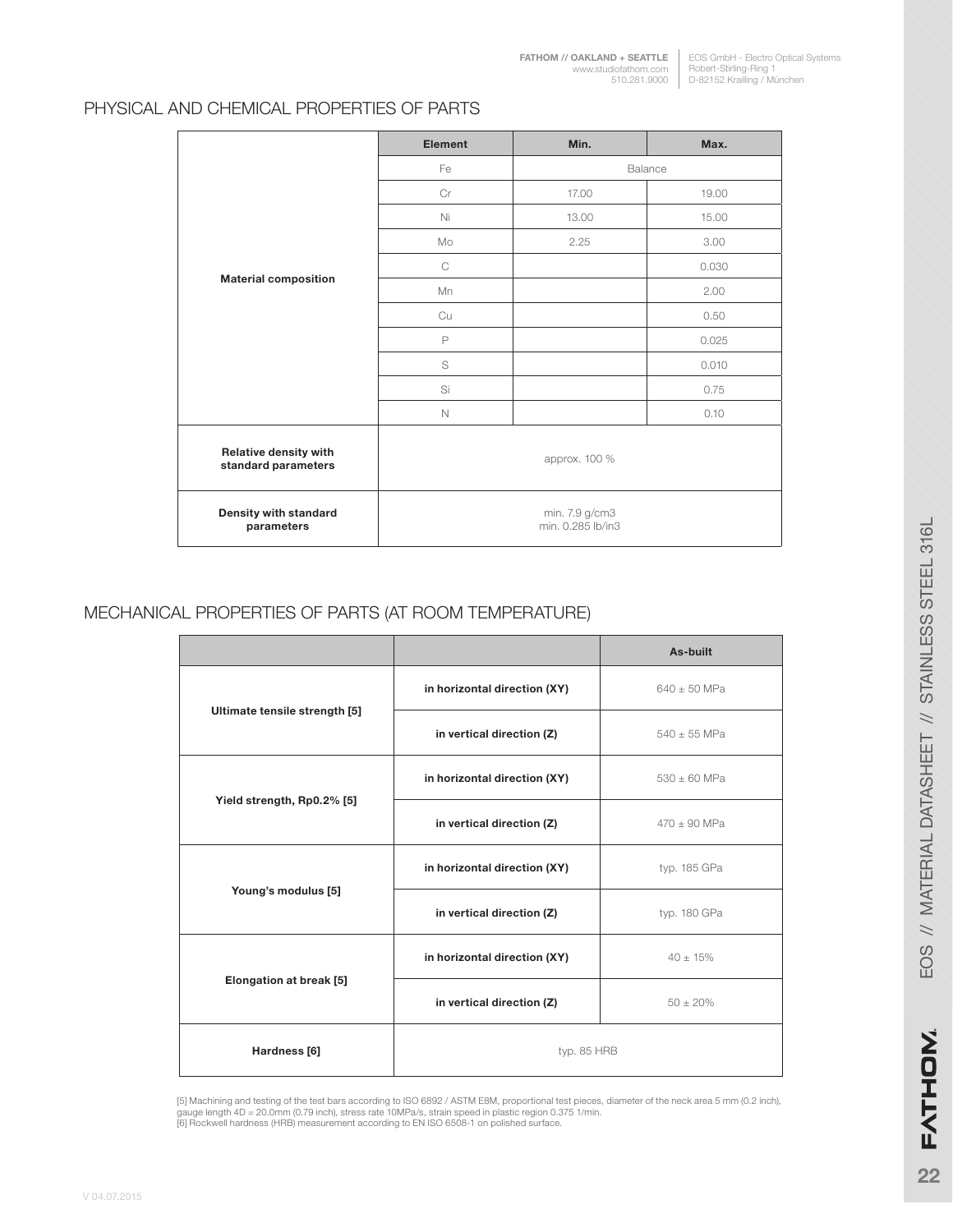#### MECHANICAL PROPERTIES OF PARTS (AT ROOM TEMPERATURE)

|                               |                              | As-built         |
|-------------------------------|------------------------------|------------------|
|                               | in horizontal direction (XY) | $640 \pm 50$ MPa |
| Ultimate tensile strength [5] | in vertical direction (Z)    | $540 \pm 55$ MPa |
|                               | in horizontal direction (XY) | $530 + 60$ MPa   |
| Yield strength, Rp0.2% [5]    | in vertical direction (Z)    | $470 + 90$ MPa   |
| Young's modulus [5]           | in horizontal direction (XY) | typ. 185 GPa     |
|                               | in vertical direction (Z)    | typ. 180 GPa     |
| Elongation at break [5]       | in horizontal direction (XY) | $40 \pm 15\%$    |
|                               | in vertical direction (Z)    | $50 \pm 20\%$    |
| Hardness [6]                  | typ. 85 HRB                  |                  |

[5] Machining and testing of the test bars according to ISO 6892 / ASTM E8M, proportional test pieces, diameter of the neck area 5 mm (0.2 inch), gauge length 4D = 20.0mm (0.79 inch), stress rate 10MPa/s, strain speed in plastic region 0.375 1/min.<br>[6] Rockwell hardness (HRB) measurement according to EN ISO 6508-1 on polished surface.

The data are valid for the combinations of powder material, machine, and parameter sets referred to on page 1 when used in accordance with the relevant Operating Instructions<br>(including Installation Requirements and Mainte used by EOS are available on request.

The data correspond to our knowledge and experience at the time of publication. They do not on their own provide a sufficient basis for designing parts. Neither do they provide<br>any agreement or guarantee about the specific checking the properties and the suitability of a part for a particular application. This also applies regarding any rights of protection as well as laws and regulations. The data are subject to change without notice as part of EOS' continuous development and improvement processes.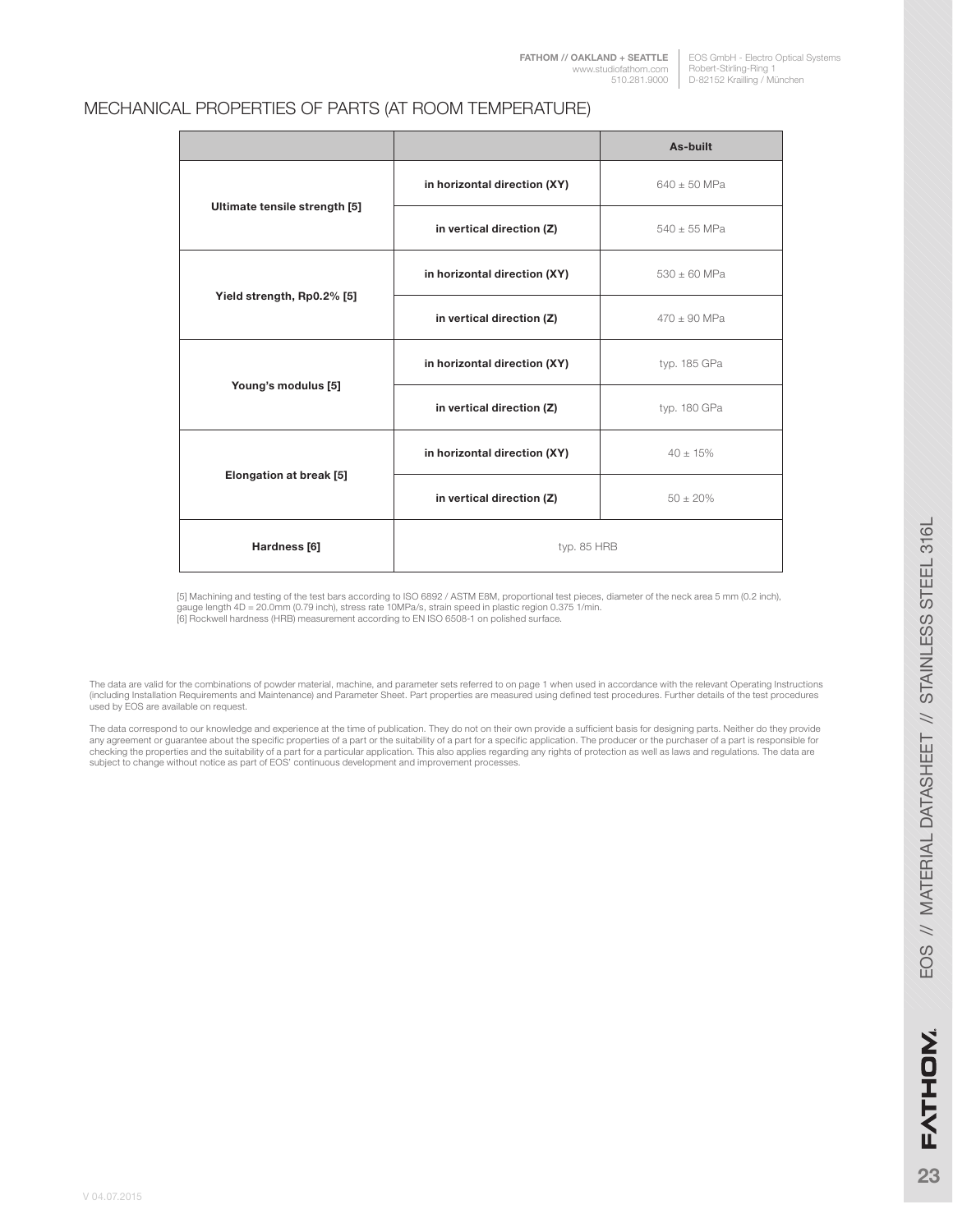EOS GmbH - Electro Optical Systems Robert-Stirling-Ring 1 D-82152 Krailling / München

# **EOS // STAINLESS STEEL PH1 FOR EOSINT M 270**

Several different materials are available for use with EOSINT M systems, offering a broad range of e-Manufacturing applications. EOS Stainless Steel PH1 is a stainless steel powder which has been specially optimized for EOSINT M 270 systems. Other materials are also available for EOSINT M systems, and further materials are continuously being developed — please refer to the relevant material data sheets for details.

This document provides a brief description of the principle applications and a table of technical data. For details of the system requirements, please refer to the relevant information quote.

## **DESCRIPTION**

EOS Stainless Steel PH1 is a pre-alloyed stainless steel in fine powder form. The chemistry of EOS Stainless Steel PH1 conforms to the compositions of DIN 1.4540 and UNS S15500.

This kind of steel is characterized by having good corrosion resistance and excellent mechanical properties, especially in the precipitation hardened state. This type of steel is widely used in va-riety of medical, aerospace, and other engineering applications requiring high hardness, strength, and corrosion resistance.

This material is ideal for many part-building applications (DirectPart) such as functional metal prototypes, small series products, individualized products or spare parts. Standard processing parameters use full melting of the entire geometry with 20 μm layer thickness, but it is also possible to use 40μm layer thickness to increase the build speed. Using standard parameters the mechanical properties are fairly uniform in all directions. Parts made from EOS Stainless Steel PH1 can be machined, spark-eroded, welded, micro shotpeened, polished, and coated if required. Unexposed powder can be reused.

Typical applications:

- Engineering applications including functional prototypes, small series products, individualizedproducts or spare parts.
- Parts requiring high corrosion resistance, sterilisability, etc.
- Parts requiring particularly high hardness and strength.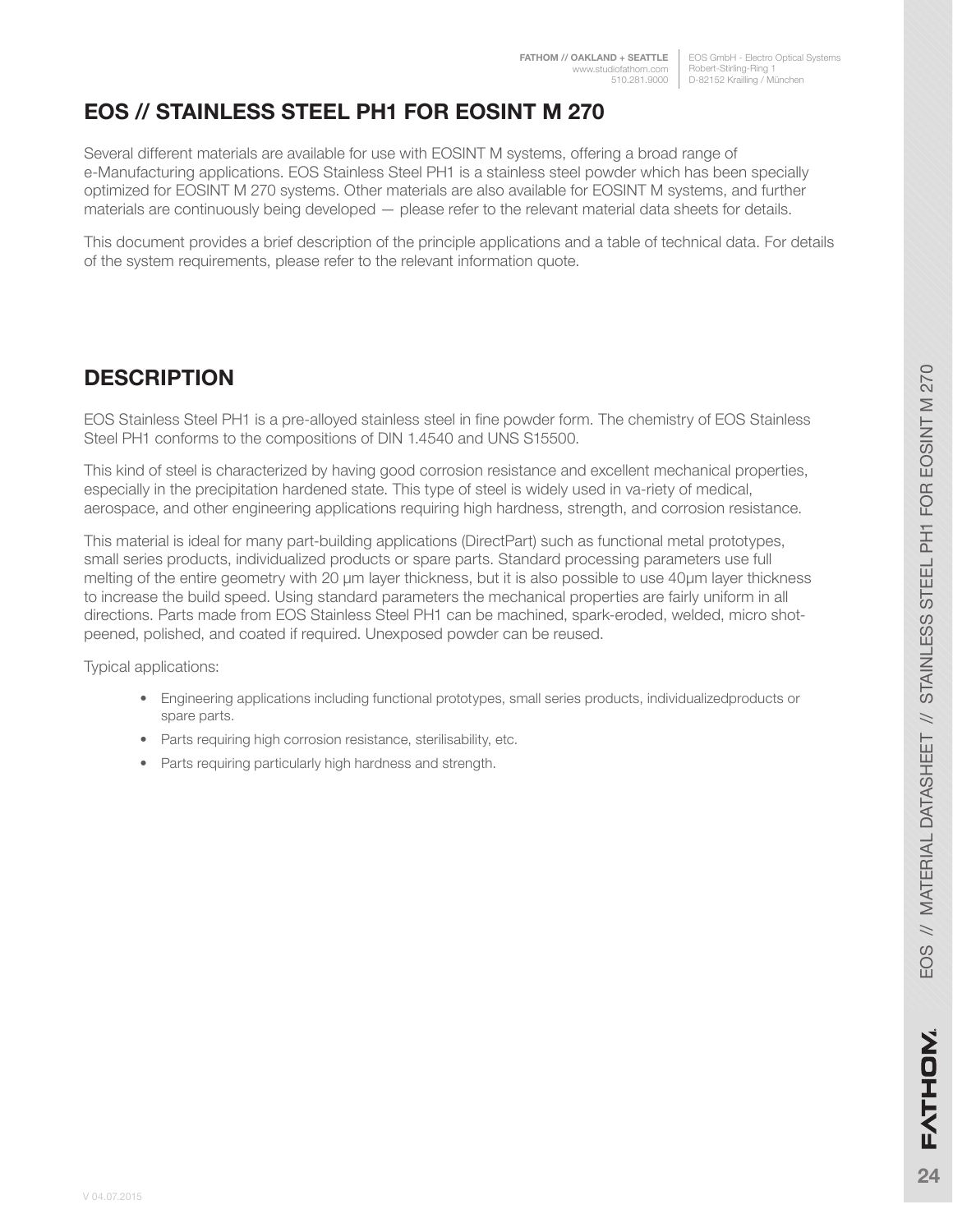EOS GmbH - Electro Optical Systems Robert-Stirling-Ring 1 D-82152 Krailling / München **[FATHOM // OAKLAND + SEATTLE](http://studiofathom.com/)** www.studiofathom.com 510.281.9000

### **TECHNICAL DATA**

#### GENERAL PROCESS DATA

| Typical achievable part<br>accuracy [1] | small parts                                        | $± 20 - 50 \mu m$<br>$0.8 - 2.0$ mil                                                                              |  |
|-----------------------------------------|----------------------------------------------------|-------------------------------------------------------------------------------------------------------------------|--|
|                                         | large parts                                        | $+0.2%$                                                                                                           |  |
| Min. wall thickness [2]                 | approx. 0.3 - 0.4 mm<br>$(0.012 - 0.016$ inch)     |                                                                                                                   |  |
| Minimum recommended<br>layer thickness  | $20 \mu m$<br>$0.8$ mil                            |                                                                                                                   |  |
| Surface roughness [3]                   | after shot-peening                                 | Ra 5 $\pm$ 2 µm; Rz 30 $\pm$ 10µm<br>Ra $0.2 \pm 0.08 \times 10^{-3}$ inch; Rz<br>$1.2 + 0.4 \times 10^{-3}$ inch |  |
|                                         | after polishing                                    | $Rz$ up to $<$ 1 µm<br>Rz up to $< 0.04 \times 10^{-3}$ inch<br>(can be very finely polished)                     |  |
| Volume rate [4]                         | standard parameters<br>(20µm layers, full density) | $1.8$ mm $\frac{3}{s}$<br>$0.40$ in <sup>3</sup> /h                                                               |  |
|                                         | 40um layer parameters<br>(full density)            | $3.2$ mm $\frac{3}{s}$<br>$0.70$ in <sup>3</sup> /h                                                               |  |

[1] Based on users' experience of dimensional accuracy for typical geometries, e.g. ± 20 µm when parameters can be optimized for a certain

class of parts or ± 50 µm when building a new kind of geometry for the first time.<br>[2] Mechanical stability is dependent on geometry (wall height etc.) and application<br>[3] Volume rate is a measure of build speed during las

#### PHYSICAL AND CHEMICAL PROPERTIES OF PARTS

| <b>Material composition</b>                  | Fe (balance)<br>$Cr(14 - 15.5 wt-%)$<br>Ni $(3.5 - 5.5 \text{ wt-}\%)$<br>Cu $(2.5 - 4.5 \text{ wt-}\%)$<br>Mn (max. 1 wt-%)<br>Si (max. 1 wt-%)<br>Mo (max. 0.5 wt-%)<br>Nb (0.15 - 0.45 wt-%)<br>C (max. 0.07 wt-%) |
|----------------------------------------------|-----------------------------------------------------------------------------------------------------------------------------------------------------------------------------------------------------------------------|
| Relative density with standard<br>parameters | approx. 100 %                                                                                                                                                                                                         |
| Density with standard<br>parameters          | $7.8$ g/cm <sup>3</sup><br>$0.28$ lb/in <sup>3</sup>                                                                                                                                                                  |